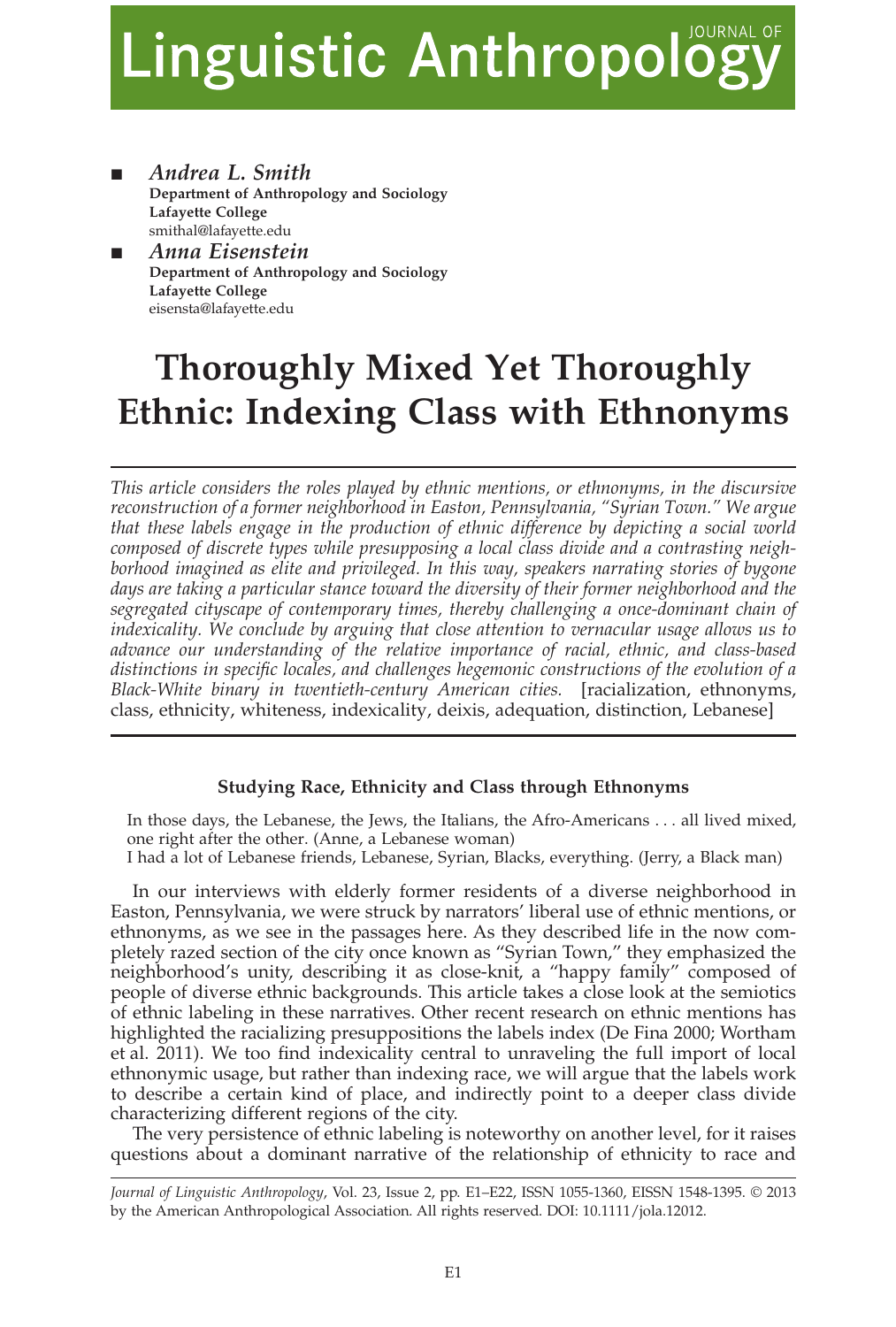whiteness in recent U.S. history. Scholars in U.S. immigration history and whiteness studies have argued that people of recent European immigrant backgrounds began to view themselves less as members of distinct ethnic groups and more in racial terms by the middle of the twentieth century (Bayor 2009; Brodkin 1998; Guglielmo 2004; Hirsch 1983, 2004; Jacobson 1998; Ignatiev 1995; Kazal 2004; Roediger 1991, 2005). This development and the related emergence of a White racial identity are often associated with the "new racial alchemy" (Jacobson 1998:8) created by migrations of African-Americans from the South and subsequent competition over resources, especially housing (Guglielmo 2004; Hirsch 1983). According to this perspective, immigrants or their descendants adopted the prevailing national racial classification scheme rooted in a Black-White binary, moving from "Irish" (or "Italian," "Jewish," and so forth) to "white" (Bayor 2009:13), a process some have termed "Americanization through racism" (Myrdal 1962[1944]; see also Guglielmo 2004:59). As scholars turn to ethnographic research, however, they sometimes find local circumstances at odds with the dominant narrative, with ethnic- and class-based identities confounding a clear racial binary (Errington 1987; Hartigan 1999; Inoue 1989; Modan 2001). As John Hartigan has argued, "racial identities are produced and experienced distinctly in different locations, shaped by dynamics that are not yet fully comprehended" (1999:14); the following study contributes to our understanding of these dynamics.

After a heightened attention to ethnicity in the 1960s and 1970s, anthropologists have returned to race, underscoring its perduring character (Sanjek 1994:109). Linguistic anthropology has played an important role in this scholarship: researchers often point out the ironic persistence of racism "in a country where to call a person 'racist<sup>7</sup> is a deep insult" (Hill 2008:vi), which suggests covert processes at work. Covert racializing discourses, "which racialize without being denotationally explicit about race" (Dick and Wirtz 2011:E2), are pervasive and centrally involved in the continued maintenance of racial distinctions and their material consequences. As Hilary Dick and Kristina Wirtz explain, "racial stereotypes are so highly presupposed that only a few subtle cues may be sufficient to invoke them" (2011:5).

Indexicality is an important focus of many language-centered explorations of covert racialization (Anderson 2008; Hill 1998, 2005, 2008:128–155; Modan 2001, 2007; Trechter and Bucholtz 2001:16; Trechter 2001; Wortham et al. 2011). In her publications on language socialization, Ochs (1990, 1992) distinguishes direct from indirect indexicality. In direct indexicality, there is an unmediated relation between "one or more linguistic forms and some contextual dimension" (1990:295). In indirect indexicality, "a feature of the communicated event is evoked indirectly through the indexing of some *other* feature of the communicative event. In these cases, the feature of the communicative event directly indexed is conventionally linked to and helps to constitute some second feature of the communicative context, such that the indexing of one evokes or indexes the other" (1990:295). An illustration of these processes can be found in Jane Hill's work on Mock Spanish. In her analysis, when adopted by White native English speakers, Mock Spanish directly indexes a "positive colloquial persona" while indirectly presupposing a "deep background involving the reproduction and production of racist negative stereotypes of Spanish speakers (2005:114; see also 1993, 1998). Building on this scholarship, we also investigate the role of indexicality in the construction of difference, but rather than focusing on processes of racialization, we will look at "class-ification."

Race exists in complex and often reinforcing relationships with gender, ethnicity and class, among other important grounds for difference (see Urciuoli 2011:118). These latter variables are sometimes left out of the analysis, however, leaving a sense that the only social division of relevance to Americans is the Black-White racial binary. Class in particular can fall out of focus, as John Hartigan, Jr. (1999) has argued in his discussion of whiteness in Detroit. In our study, ethnonyms are important clues allowing us to understand the relative significance of race, ethnicity, and class in this one location.

Anthropologists often commence their studies of culturally complex communities with explorations of the semiotics of labels associated with the classification of popu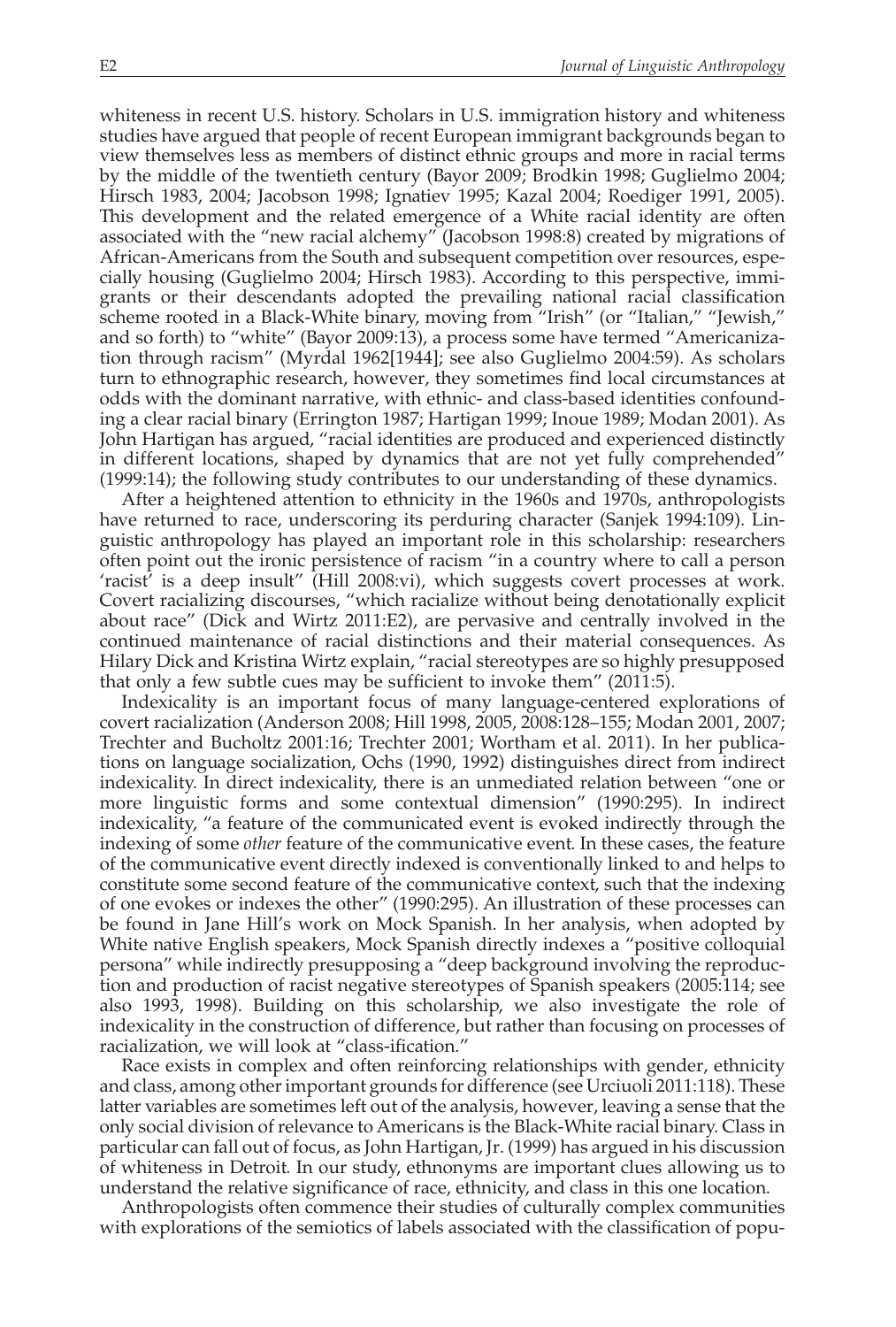lations (Beissinger 2001; Galaty 1982). Even single ethnonyms merit close analysis, with key terms taking on different meanings depending on conversational context (Galaty 1982; Larson 1996; Proschan 1997). As Proschan writes, "through closely focused attention to the detailed operations of ethnonymic systems in social and conversational contexts, we may begin to discern how these models are conceived and instantiated in given settings" (1997:93). In their discussion of whiteness, Trechter and Bucholtz defend works that take seriously folk labels: "to invoke an identity category is not necessarily to fall into the trap of essentialism or reification. It may simply be sound anthropology. . . . If we are to do ethnographic justice to the people we study, we must use the categories that are meaningful to them" (2001:8). We find that the local idioms we encountered challenge scholarly categories, and reveal the "gap" between the "certainty encompassed by experts' designations of 'racial' and the uncertainty or instability of deployments of the term by 'natives'" (Hartigan 1999:15).

Ethnonyms can participate in racialization. In their study of payday mugging stories, Wortham et al. (2011) analyze "signs of identity" and show how speakers draw on images of people that both speakers and hearers presuppose, images tied to different "models of personhood" (Agha 2007). They focus on how members of different ethnoracial groups (Black, Mexicans, and Whites) use payday mugging stories in differently racializing ways. Similarly, in her study of the use of "ethnic mentions" in Mexican immigrants' narratives, De Fina identifies a corpus of such stories that make evaluative statements about different ethnoracial populations. In these "argumentative stories" (Van Dijk 1993:126), speakers are making a persuasive point orienting the hearer to certain conclusions about different types of people (De Fina 2000:145). In addition to argumentative stories, De Fina notes instances where speakers' use of ethnic labels are relevant in light of the story world, "conveying implicit assumptions about the way ethnicity determines relationships between social agents in the real world," without being the main point of the narrative (2000:139). The relevance, she says, depends on the speaker's relationship to the interactional world and/or the story world.

Narratives involving "ethnic mentions" are not necessarily making wider statements about the types of peoples mentioned in the stories, however, nor do they necessarily engage in processes of racialization. While we feel that the narratives we analyze are "argumentative," the persuasive points being made do not concern the specific types of peoples referenced, but instead the qualities of the *neighborhood* under discussion. Our speakers reference ethnicity to make an argumentative point not about a specific ethnic group, but about the *story world*, a world of narratives about "Syrian Town" in past times, conflating two of the categories De Fina identifies. Moreover, our work finds that through indexical associations, ethnonyms can be implicated in processes of class-ification: by telling narratives rich in ethnonyms, our speakers directly index their former membership in an ethnically rich community, and indirectly claim a particular class status. In order to understand our speakers' use of ethnic labels, then, we must explore both the story world in which they engaged (reminiscences about "Syrian Town") and the interactional context during which they described the story world.

# **Ethnographic Context: The Power of Place**

The neighborhood in question, "Syrian Town," was located at the heart of downtown Easton, Pennsylvania, a town of 35,000 people located 60 miles north of Philadelphia. This was a mixed-use neighborhood comprised of brick, stone, and frame singlefamily residences, row houses, and independently owned cafés, and grocery, shoe, clothing and drug stores. A succession of people of different national origins resided there starting with German and English immigrants in the late eighteenth and first half of the nineteenth centuries, followed by Irish, Russian and Polish Jewish immigrants, free Blacks,<sup>1</sup> Italians (largely from Sicily), "Syrians," and a second wave of Blacks from southern states who arrived in the 1920s and 1930s.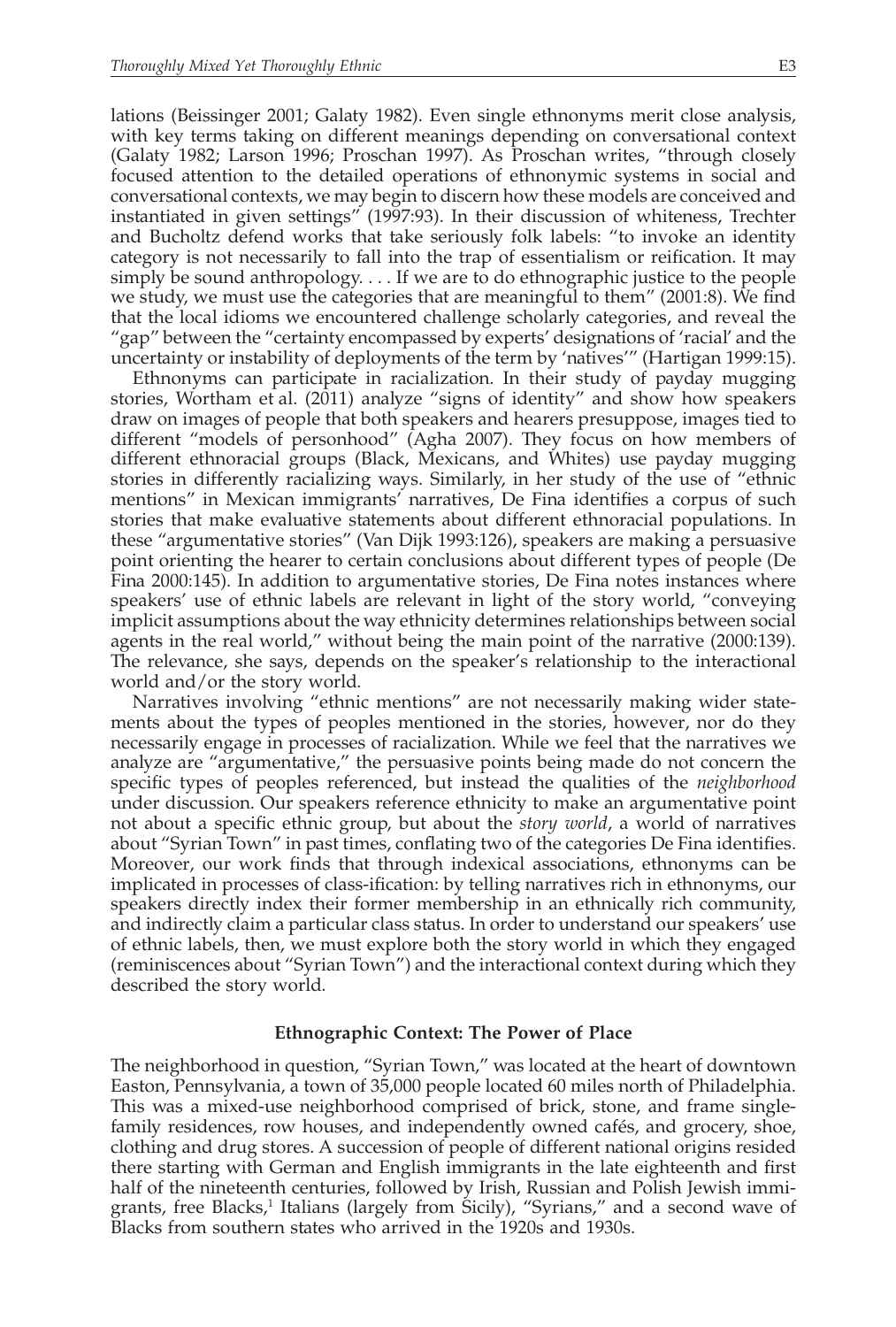The "Syrians" of "Syrian Town" were Maronite Christians from what is now Lebanon. Arabic-speaking immigrants had been coming to the United States from parts of the Ottoman Empire since the late nineteenth century, the majority of whom were Christians from the Empire's Syrian province (Naff 1993:9). Concentrations of these immigrants were found in U.S. cities by the 1920s and often identified as "Little Syria" or "Syrian Town" (see Hooglund 1987a:12; Naff 1993). A large number of these migrants started as peddlers. Our interviewees remembered their relatives walking miles from Easton's center to sell notions to farmers in the surrounding townships. After they accumulated enough capital, many Syrian peddlers established family-run groceries and dry-goods stores (Naff 1993:17), again, the pattern locally.

Easton's multiethnic "Syrian Town" was obliterated by urban renewal projects in the mid-1960s. City officials conducted a complete survey of its structures in 1960, which recommended only 16 percent of the dwellings for "repair or demolition" (Knowles n.d.; City of Easton 1960). What happened next was remarkable.<sup>2</sup> To receive federal funds for urban renewal, local authorities had to provide a rationale for land clearance. Because the buildings were in decent shape, they based their claim on the fact that it was a mixed-use area, with shops, industry, and residences in close proximity, which also qualified as evidence of "blight." In this way, they could argue that the area was "99.9 percent blighted" (Knowles 1962:28). "Syrian Town" was demolished a few years later, $3$  and its residents forced to other sections of the city, surrounding suburban towns, or other states. In its place today are a series of highrise buildings for the elderly, a hotel, a defunct movie theater, and a few strip malls and parking lots.

Despite its demise, "Syrian Town" lives on in the memories of its former residents, and locals who remember its unique racial and ethnic mixture. Indeed, this "mixed" character was what first attracted us to this project. This article is part of a longer, community-based research project that has as its central focus the collection of oral history narratives of neighborhood life. The present work is based on research from 2007 to 2011 involving taped and untaped interviews with former residents who self-identified as "Lebanese," "Black," "Italian," "Sicilian," "Irish," "German," and "American," a usage we adopt here. The interviewers to date have all been white women: a college professor and four student-researchers.<sup>4</sup> We located interviewees through the "snowball" method, starting with leaders of the local Maronite and Lutheran churches. We were assisted by a robust local interest in the neighborhood's elementary school, "Thomas" School,<sup>5</sup> which was demolished in 1962. A reunion for former students held in May 2008 was so successful that its participants sought to organize follow-up reunions, and we assisted in these endeavors. Large focus-group discussions were held during school reunions we sponsored at a church located across from the site of the former school, during a "Father's Day" dinner hosted by the local Maronite Church, and at successive "Lebanese nights" held at a local bar. We taped casual discussions at these events, and followed up with taped private interviews at the public library and at interviewees' homes in Pennsylvania and New Jersey. We asked open-ended questions following interview strategies common to ethnography and some oral historians that have a goal of avoiding imposing researchers' periodization and terminology on interviewees (Joutard 1983; Portelli 1991), starting interviews with general statements, such as "What was it like to grow up in Easton?" Documentary reconstruction of the neighborhood included our development of a house-by-house database of residents from an edition of Polk's City Directory published just prior to the mass evictions. Our data for this article include a corpus of narratives about life in the former "Syrian Town" drawn from field notes and transcribed taped interviews with 32 individuals.

Ages of our speakers ranged from 60 to 93, with most in their seventies and eighties (born between 1928 and 1936). They started elementary school from 1935 to 1942, and graduated from high school in the mid-1940s to 1950s, at which time most were starting families in the same neighborhood. Those of foreign origins were all born in the United States; many had parents or grandparents born in present-day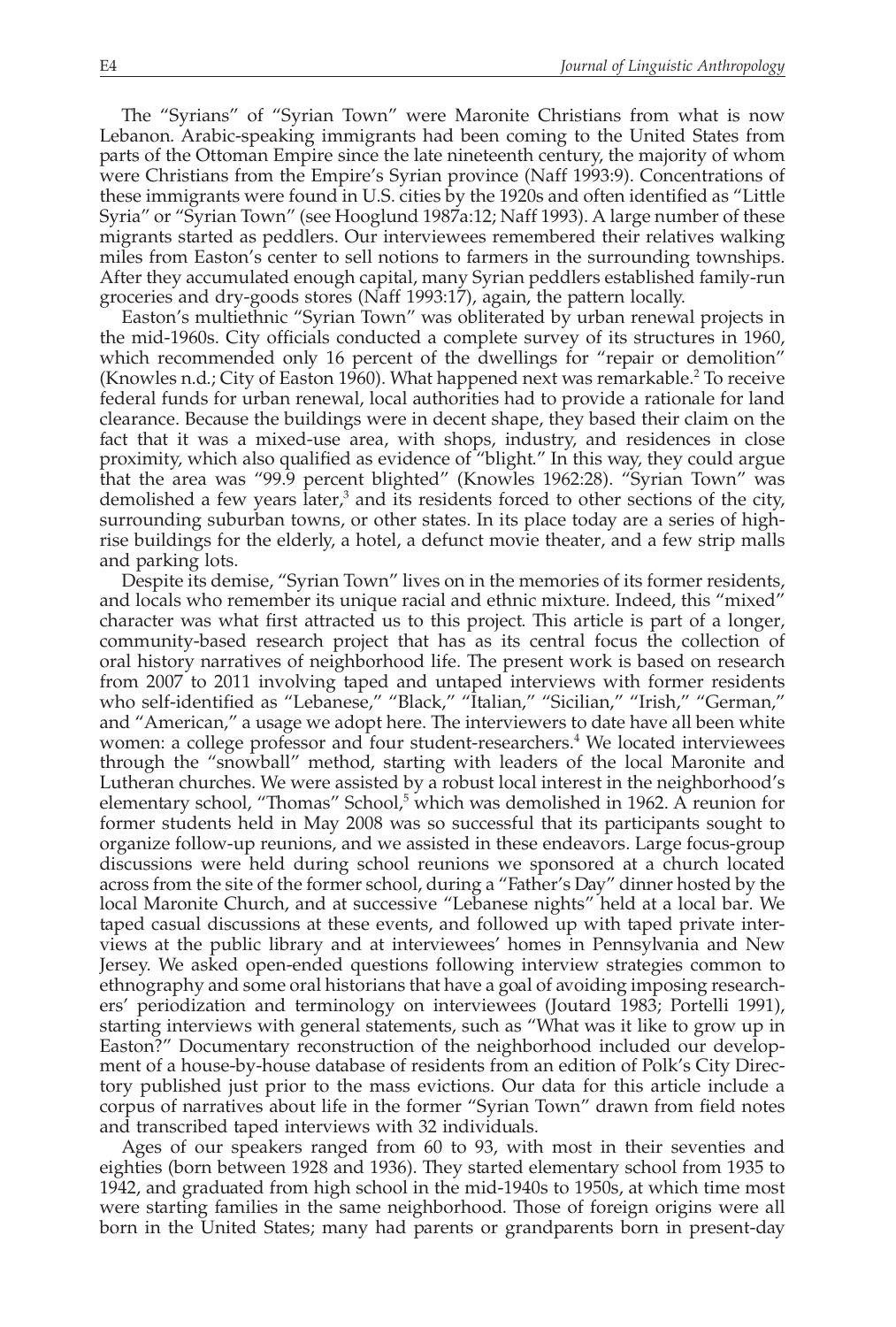Lebanon or Italy. We met with an equal number of men and women. They told stories of "Syrian Town" as it was in the 1940s to the 1960s; their stories have an exact cutoff point because the neighborhood was destroyed so abruptly.

The special context of our interviews—discussions of a world that vanished almost overnight—provided an unusual point from which to hear our interviewees' narratives. Scholars of social memory regularly acknowledge that accounts of the past are necessarily colored by present-day considerations (Conway 2010:443; Yow 2005:35–67). However, our interviewees' memories of the old neighborhood seemed frozen since right before the demolition, reminiscent of "flashbulb memories," the distinct, clear memories that individuals hold from the time surrounding the occurrence of a traumatic experience (Brown and Kulik 1977).<sup>6</sup> When we were with people who had lived in the neighborhood, they enthusiastically recalled the details of the old downtown area, arguing over names and locations of stores and homes, indicating their concern with accurate recollection of particulars that no longer exist.

An ethnographic vignette provides a sense of our research context and the population we have been meeting with. At the first elementary school reunion we held, many attendees hadn't seen each other in 50 years and we wondered if they would be able to connect across the many divides separating them. As the event commenced, one octogenarian suggested that we go around the room introducing everyone by name, street, and years at the school. For the women, it was essential to declare (loudly) their maiden name. At that point, other people often shouted out street names or siblings' nicknames before the speaker could: "Ah, Bank and South Fifth!" If there was any segregation at this event, it was by age as people sat along three long tables. Gloria, a spunky woman of German/English descent in her 80s joked with a Black male, Mark, who was nicely dressed in a bright gold blazer. He called her his "girlfriend." A small group of men of various races and ethnicities (Black, Lebanese, Sicilian) talked at length about town movie theatres and which street barricades they could get through when chased by the local police.

We now turn to the speakers' use of ethnonyms and their accounts of local patterns of sociability followed by a discussion of the semiotics of the labels and the additional meanings they index.

# **The Old Neighborhood in Contemporary Narrative**

And, you might be sitting there at the table eating tomato sandwiches and you got a Black friend there, a Lebanese friend, Italian friend, a . . . you know . . . who knows, that was all one big happy family. (Larry, a Sicilian man)

We commenced this study assuming that narratives of neighborhood life would vary according to the ethnicity of the interlocutor, as Wortham et al. (2011) found. We did not find such a pattern in our data. Instead, we were struck by two trends exemplified by the passages that start this article: first, the emphasis on the harmonious relationships between people of different backgrounds, and second, the speakers' liberal use of ethnonyms.

People of these various backgrounds discussed their neighbors as members of a single community, and their bygone neighborhood as a place where people looked after each other. When we interviewed 89-year-old Anne, she started talking about a local dress store, "G'mans," where she liked to shop, and interrupted her story in the following way:

G'mans would order it for me. They were one of the best, they were a wonderful family. See, I'm Lebanese, they were Jewish. In those days, the Lebanese, the Jews, the Italians, the Afro-Americans . . . all lived mixed, one right after the other. Now, we went to each other's funerals, we went to each other's weddings, we were there for each other . . . and that is something that I will never forget. As I grew up, the world changed, you know, everything changed.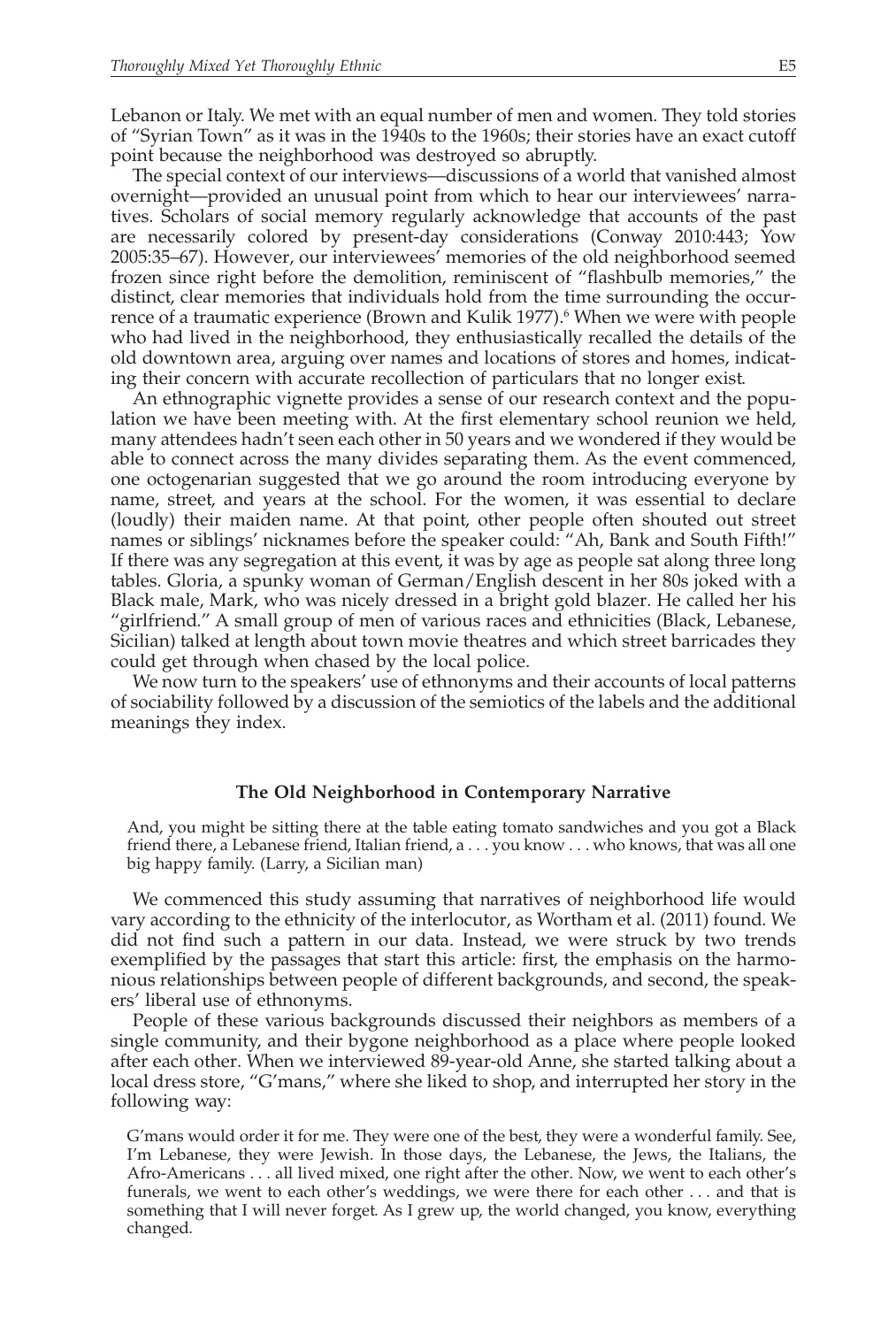In a private conversation, an 80-year-old Black woman told us, "You were everybody's child." We heard similar statements in both private interviews and in group conversations. During the first reunion we organized, we taped a group of women as they reminisced together. Carol brought her 82-year old mother, Pam, of Sicilian descent. Also in the group were Linda, 75-years old of Irish/Welsh descent, and Vera, an octogenarian of Albanian ancestry. At one point, Pam's daughter Carol prompted a new line of discussion:

- Carol: You told me stories where everybody looked out for each other.<br>Pam: Yeah, they did.
- Pam: Yeah, they did.<br>Linda: Oh veah, all the
- Oh yeah, all the time. Everybody watched each other.
- Carol: It didn't matter if you were a child of the Italians, Lebanese, Black, whatever.
- Pam: No, it made no difference in those days.
- Linda: No.
- Pam: Not like today.
- Verna: As long as you treated us fine then you were fine. And everybody got along. I always hated it when they got rid of the Lebanese.

We could assume that portrayals of harmonious relations between the neighborhood's populations were largely the result of the speakers' overwhelming nostalgia for their lost neighborhood, or that the elderly speakers were emphasizing what they thought we wanted to hear. However, we should note that not all stories were positive. Many people reported micro-level residential segregation, for instance. Although he described his elementary school as "a melting pot," 84-year-old Jerry was also quick to point out the segregated nature of the city as a whole in prior times: "Being Black, we weren't allowed in many places." In another interview, he delineated the blocks that were open to Blacks and the blocks they couldn't live on. We began asking people of other backgrounds about this, and they concurred. Gloria responded as follows:

A1:<sup>7</sup> So there were little sub-neighborhoods within the neighborhood?<br>Gloria: Yeah. Was [an] Italian section. Lebanese section. And [...] don't kno

Yeah. Was [an] Italian section, Lebanese section. And I . . . I don't know about . . . there was Black people over I think, maybe there were on Canal Street, I'm not really sure. But they all blended in with us.

Pam, a woman of a similar age, of Sicilian background, also noted microsegregation, particularly between Italians and Lebanese:

And on our street, Washington Street, the whole one side, and Lehigh Street, down lower, that was all Lebanese. Nothing but Lebanese lived there. They owned that section. . . . So the Lebanese came out to the front of Washington Street. That's as far as they got, because the Italians had the right side. And then  $\dots$  all the way down  $5<sup>th</sup>$  Street was Italian, big  $5<sup>th</sup>$  Street hill, they were Italian, then they were Italian on 4<sup>th</sup> Street, and a few Lebanese had got in there.

Despite concentrations of people of similar backgrounds on certain streets, on another level, the neighborhood as a whole was conceived of as one community. While Jerry was the most forthright about anti-Black discrimination in the past, perhaps reflecting his long-standing involvement in the local chapter of the NAACP, he also claimed that there was tremendous integration:

- A2: But you all went to school together.
- Jerry: Yeah, that was a melting pot. Everything, all nationalities went to Thomas School.
- A2: Yeah.
- Jerry: Thomas school was the first integrated school, I think, in the United States, because everybody went there [chuckling].
- A2: Did you all get along?
- Jerry: Oh yeah, we all got along. I mean, we, you know, like kids, you fist-fought, you know, but nobody was for, no group was for any special group. You had just as many people routing for you to win as for your opponents to beat you up. You know?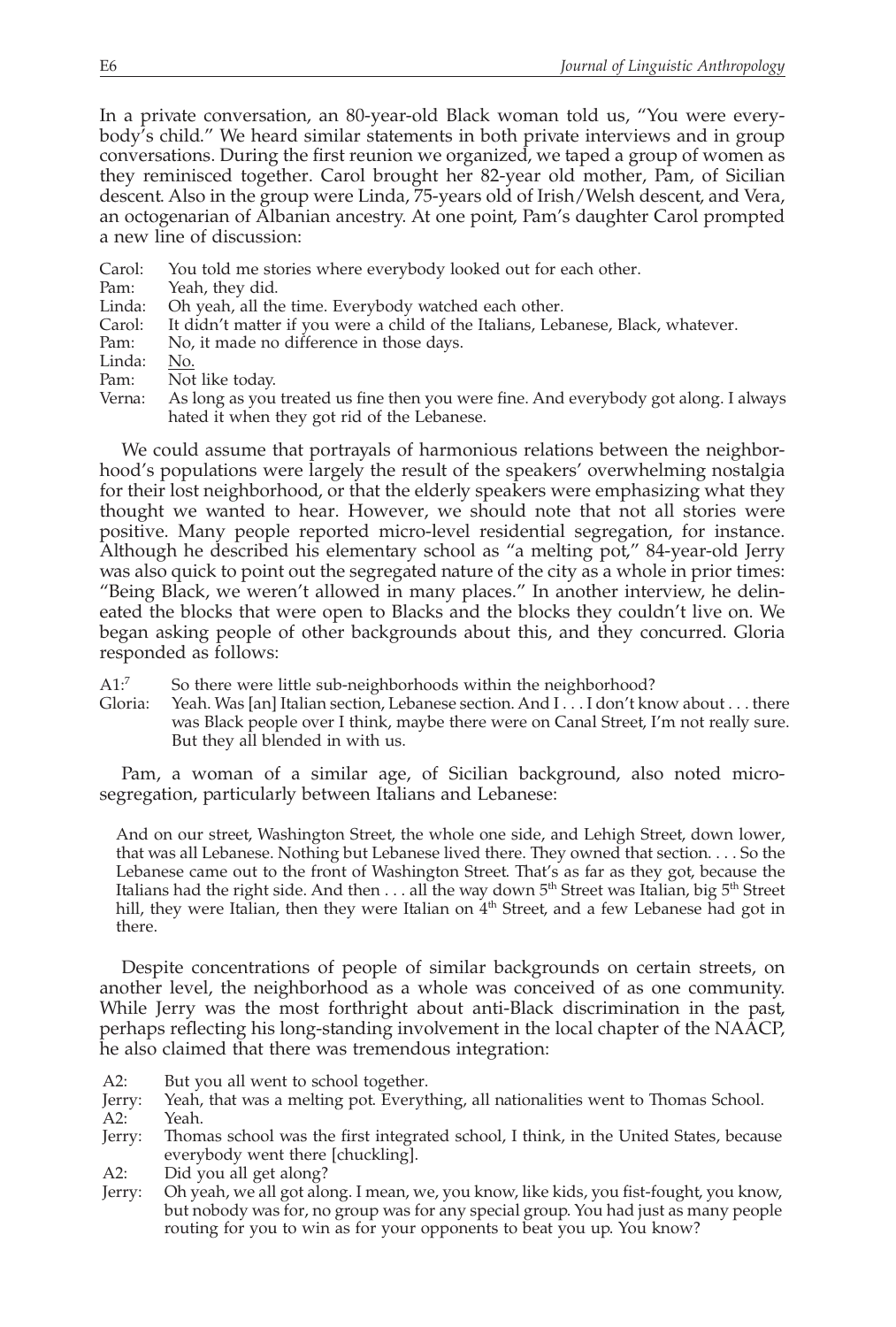On another occasion, Jerry told us: "Italian, and Black, we all lived together. I picked up a little Italian, we all lived together." Pam, too, told us, "We didn't care where we lived, we were all friendly, we were all friendly, and we all loved each other." Another Black man in his eighties agreed. Mark was one of the most active of the reunion organizers, and he regularly sent us names of additional people to invite. On one occasion, in response to his depiction of the neighborhood as "a clustered community living close together," we responded that it sounded like a "real community". His reply was swift: "Oh yeah, like I said, we all played together. Eddie Berkat [Lebanese co-organizer of the reunion], that guy who was there, there were no prejudices, we all got along too well."

Larry, of Sicilian descent, concurred. He was interviewed in his home by college student Allison (AH), herself of Italian ancestry. After she commenced the 90-minute interview with a quick neutral question, he launched into a long monologue:

AH: Okay, so, can you describe your experience growing up or living in Easton?

Larry: I grew up right on South  $5<sup>th</sup>$  Street [part of the renewal area]. That area was a large Italian community. Between 3<sup>rd</sup> Street and 6<sup>th</sup> Street and the Lehigh River and Northampton Street there was an Italian community, a Lebanese community, and a Lebanese community [sic]. And we all grew up together. There was no discrimination, nobody, no color, or religion or anything. Everybody grew up together in that area.

Later on in the interview, Allison asked specifically about the neighborhood's diversity:

- AH: I know you kind of touched on this before a little bit, about sort of the diversity in the neighborhood, could you talk about that some more? Especially particularly like the Italian community's place within this larger ethnic community.
- Larry: We, like I said, it was one happy family, we didn't . . . we didn't have color. There was, there was a lot of Jewish people, there was a lot of oh uh Lebanese people (matter of fact, I just got off the phone with one of, uh, a Lebanese fellow that I know, he's also an attorney, uh, still, that area down there, when they tore that area down they ripped out the Lebanese community, the Italian community, the Black community, and they scattered them all over. [We omit here a long passage in which he discusses how everybody now lives in the townships and shops in the malls]. But, we, we used to, you know, everybody got fed. You didn't have much, but you shared it. And, you might be sitting there at the table eating tomato sandwiches and you got a Black friend there, a Lebanese friend, Italian friend, a – you know – who knows, that was all one big happy family.

We can see several common themes from these passages. The neighborhood is described as a "melting pot" composed of "all nationalities." People portray interethnic intimacy as in Larry's depiction of friends of different backgrounds eating lunch together and when he said, "Everybody grew up together in that area." He calls it a "big happy family." Anne talked about how everybody attended "each other's funerals." Along with the neighborhood's characterization as thoroughly mixed, we also found a pervasive and consistent use of ethnonyms. Not only was everyone associated with an ethnonym, but these labels were employed so liberally that they were almost more important, or certainly as important, as people's names. People often interrupted their stories to identify the ethnicities of the people involved. We can see this in Anne's quick shift from discussing her favorite dress shop to outlining in detail the neighborhood's diverse composition. We did not ask for this information at the start of the interviews, as is clear from Allison's initial prompt to Larry and his response in which he delineates the different "communities" among which he lived. The attorney Larry references is described as Lebanese first, and then as an attorney. In our taped interview, Anne regularly interrupted herself to include her characters' ethnic affiliation: "the Walkers! The Walkers was Afro-American, and they had a home which was gorgeous." In a similar interruption, another man told us, "Eddie J., the pharmacist at B- Apothecary—he's Lebanese—his cousin used to be a doctor."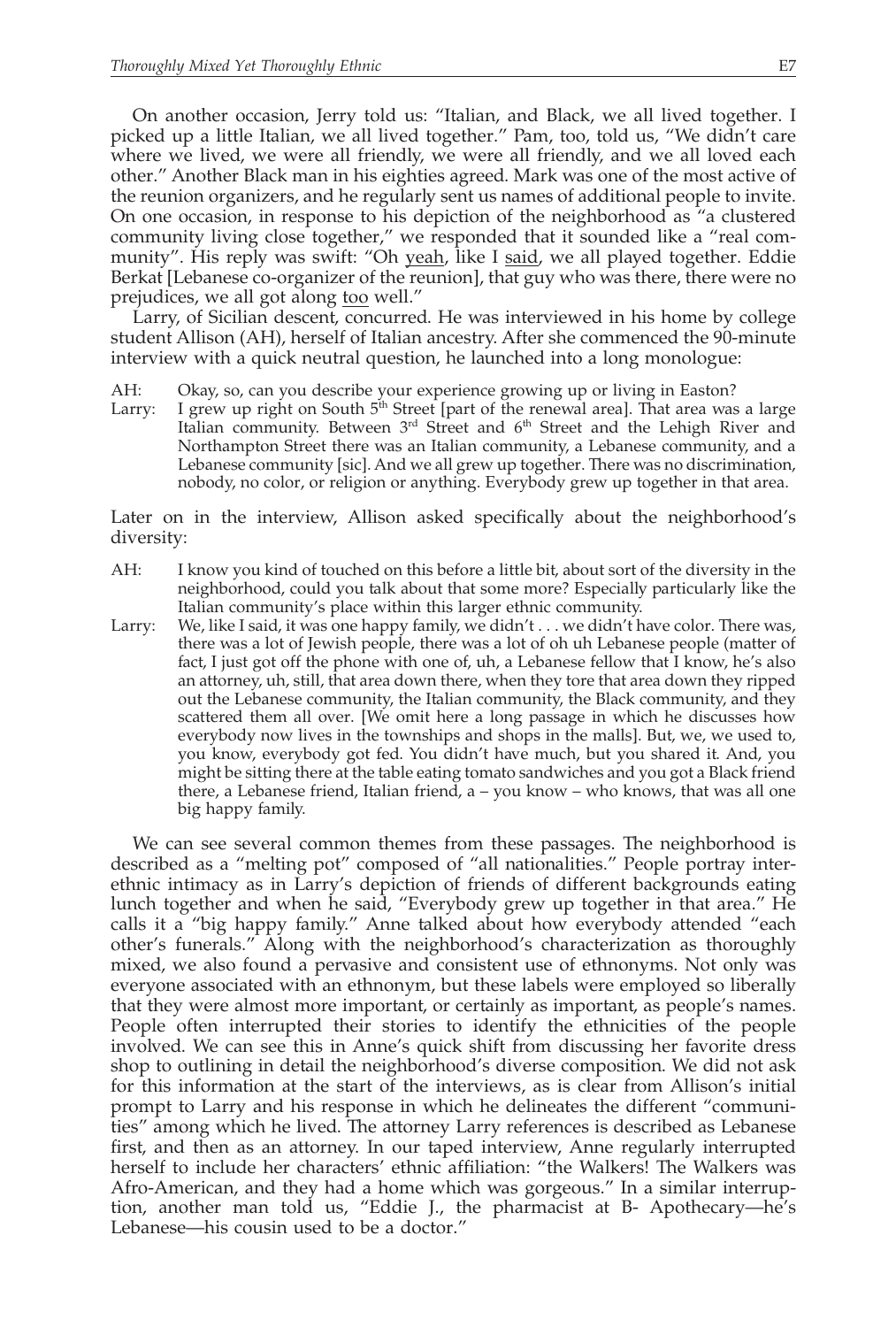Along with sections of city blocks and individuals, even shops and churches were associated with ethnic groups, and people talked about "their" bakery and "their" church in such a way that ethnic affiliation was implied. The Catholic Church community was ethnically segregated, as Larry explained:

When I was younger, St. Anthony's was the Italian church, St. Bernard's was the Irish church, St. Joseph's was the German church, St. Michael's was the Lithuanian church, Holy Name was the Ukrainian church, Our Lady of Lebanon was the Lebanese church – they're all Catholic churches, but they all had their own specific thing and a lot of times if you went to church, say you went to St. Bernard's church, you were uh frowned upon, you were Italian, you should go to St. Anthony's.

The need to attach an ethnic label to individuals was so great that the absence of a label could completely derail a conversation. A discussion at one of the elementary school reunions between women of various backgrounds (Irish, Albanian, and Sicilian; ages 60 to 85), became almost comedic when one elderly woman kept interrupting the speaker, shouting, "Was she Greek?! "What, yes, she lived on . . ." "No . . . She was Greek?" "What?" "What was her nationality, was she Greek?"

# **Local Ethnonymic Usage**

According to our informants, people could be categorized by approximately a dozen ethnonyms. Within this array of ethnosociological labels are some which in academic parlance would be considered "racial" labels ("Black," "Colored," "African-American," "White"), others "ethnic" categories ("Lebanese," "Italian," "German," "Irish," "Lithuanian"), which could also designate citizenship status ("American," "Italian," and so forth), and still another that is "religious" in basis ("Jewish"). These labels are clues to local understandings of the social world. Moreover, although they are rooted in overlapping criteria, it is important to note that they were employed by our interviewees in an unproblematic, either/or, "digital" fashion (Eriksen 2002:174). There did not seem to be any question in people's minds about this method of sorting people or their treatment of the categories as mutually exclusive.

We find it significant that we rarely encountered hyphenated nationality-based terms, such as "Lebanese-American," even though the people we met and most of the subjects of their stories were American citizens. Our speakers were never concerned at all that the people they were describing as "Lebanese," "German," "Irish," or "Italian" were in fact Lebanese-Americans, German-Americans, and so forth. We rarely heard the word "American" throughout any of our interviews except in the compound label, "African-Americans." The label "White" was also exceedingly rare, as we develop further.

Some populations were designated by more than one ethnonym. It is common in multiethnic settings for people to employ different terms for self and for other; exonyms and autonyms do not always correspond, with outsiders' names for self often reproducing implicit or even quite explicit derogatory speech (Proschan 1997:91). We found a variation on this pattern: speakers were most systematic in labeling their own group and used autonyms consistently. It was the exonyms that allowed for more variability, particularly regarding the two social groups that have experienced the most dramatic shifts in labeling, the Lebanese-Americans and the African-Americans.

Legal nomenclature for migrants from the Ottoman Empire varied widely until 1899 when immigration officials began employing the label "Syrian" (Hooglund 1987a:3). The vast majority of these migrants were Christian. Consonant with Ottoman practice, residents of this multiethnic empire self-identified according to religious affiliation, and "Syrian" became the preferred autonym for immigrants of this background, who used it to designate a "speaker of Arabic who was not a Muslim but a follower of one of the ancient Syrian Christian churches that still existed in the Near East" (Hooglund 1987b:88). "Syrians" became "Lebanese" after Lebanon's indepen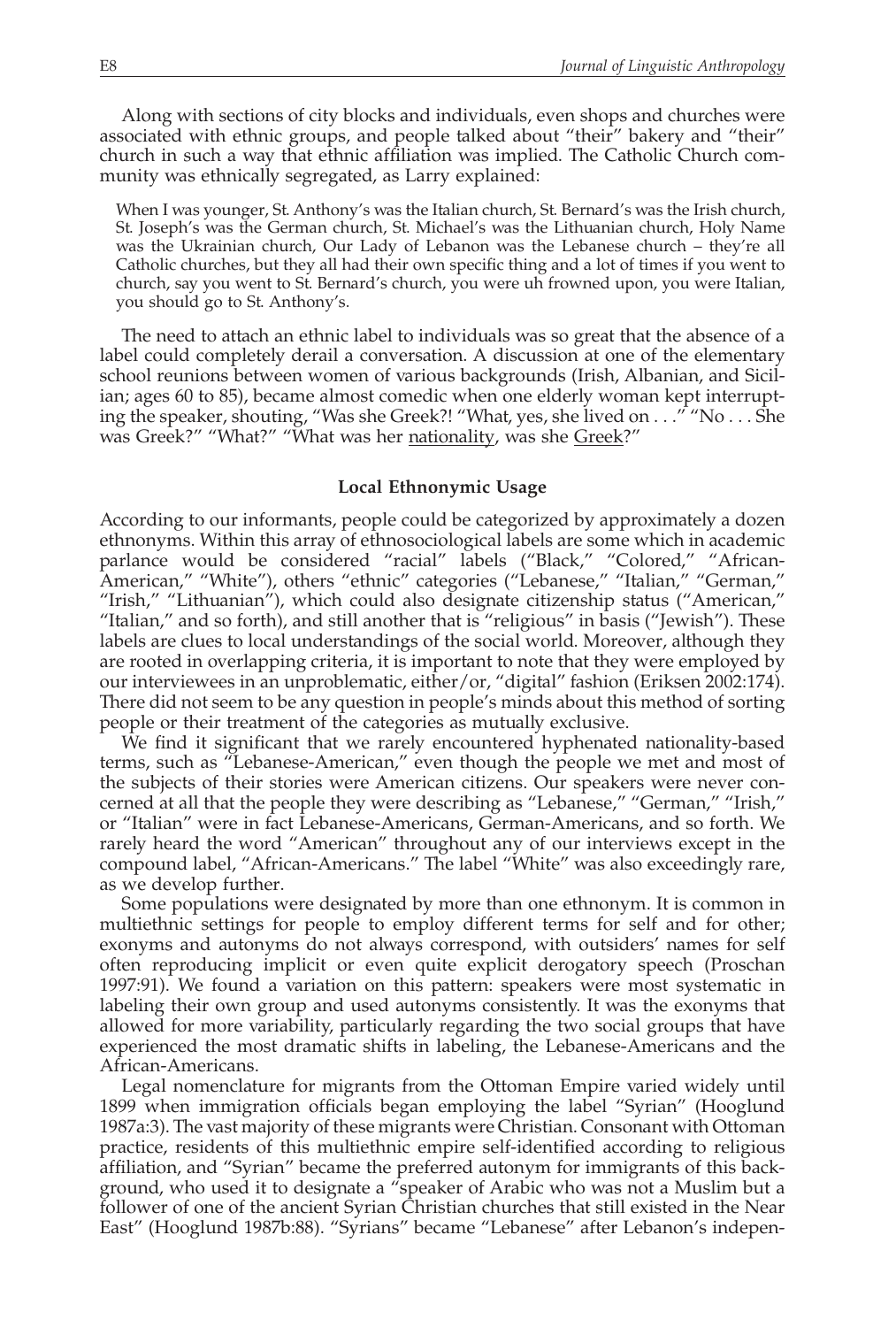dence in 1946. Lebanese interlocutors often pointed this out to us. One man explained, "They called us 'Syrians,' but that was inaccurate." Others told us: "They didn't call us 'Lebanese,' they called us 'Syrian.' They used to say this was a 'Syrian Town.' 'Goin' on down to the 'Syrian Town,' but we weren't Syrians." "Yeah they used to call us 'Syrian Town'. We're not Syrians." "Everybody said that's where the 'Syrians' lived. That's how we knew it as. Never said 'Lebanese,' it was always 'Syrians.'"

Labels used to denote the Black population followed a similar patterning. The changing labels for African-Americans over the past several centuries (from "African," and "free" vs. "slave," to "colored," "Negro," "Black" and "African-American") is a topic of considerable research, and many scholars have explored the political dimensions of ethnonym choice, the coexistence of competing terms, and the changing patterns in in-group and out-group usage (Baugh 1991; Fairchild 1985; Smitherman 1991; Thornton, Taylor, and Brown 2000). As labels came to index negative stereotypes, new labels were promoted by Black elite, as in 1988 when Reverend Jesse Jackson publically fostered the term "African American" (Baugh 1991:133; Smitherman 1991:118–124). The arrival of new ethnonyms does not always mean the systematic extinction of old terms, however. One of John Baugh's informants reported to him that Blacks are clear about which terms they believe are negative; positive terms are more dynamic and take time to enter the vernacular (1991:133). While our Black interlocutors consistently employed "Black," we heard a series of terms from the non-Black narrators, including "colored," "Afro-American," "African-American," and "Black."

Inversely, non-Lebanese interviewees sometimes seemed confused when selecting a label for the Lebanese. Rosie, a Black woman in her seventies, switched back and forth between the Lebanese and Syrian titles, perhaps as a strategy of inclusion, and in our experience, her fluency only faltered at these moments: "they demolished that that that Lebanese neighborhood, that one Syrian Lebanese neighborhood where their church was and everybody there." On another occasion, she reported, "He used to make up special orders of medicines for us Black people and for Syrians and for Lebanese." Jerry was more aware of the distinction between autonym and exonym: "When I was a kid they used to call this 'Syrian Town,' but there were no Syrians around here. They were Lebanese. Now why it got called 'Syrian Town,' I don't know."

We rarely heard "White" used as exonym or autonym. No people claimed this identity for themselves, and we only heard the term three times in dozens of hours of taped and casual interviews, and each time by Black speakers. A Black woman used it when asking us if we had encountered one of her classmates from elementary school: "My little White friend, Freddy T., I'm still trying to find him." Jerry used it when discussing a beach that was later segregated: "There was a beach there that was where all Black people went and there was White people went with us." The only other usage of "White" occurred in reference to a certain prostitution ring in the city, identified as "White slavery."

Finally, only a few individuals were not attached to an overt ethnic label. All of these individuals, in our view, appeared to be White, and would probably be classified as members of an unmarked "American" group. We will return to this example when we discuss a normative notion of whiteness that the labels also index.

# **The Semiotics of Ethnic Mentions: From Race to Ethnicity to "Nationality"**

Ethnonymic usage presupposed a social world in which people could be sorted unproblematically into discrete "types." We would now like to consider what other social information is communicated by this usage, and to what degree it engages in processes of racialization.

One might assume that presenting peoples as members of clear-cut, inherited categories is racializing, especially since one of the "types" is Black. Moreover, this pattern follows two of the four projects of White racist culture that Jane Hill identifies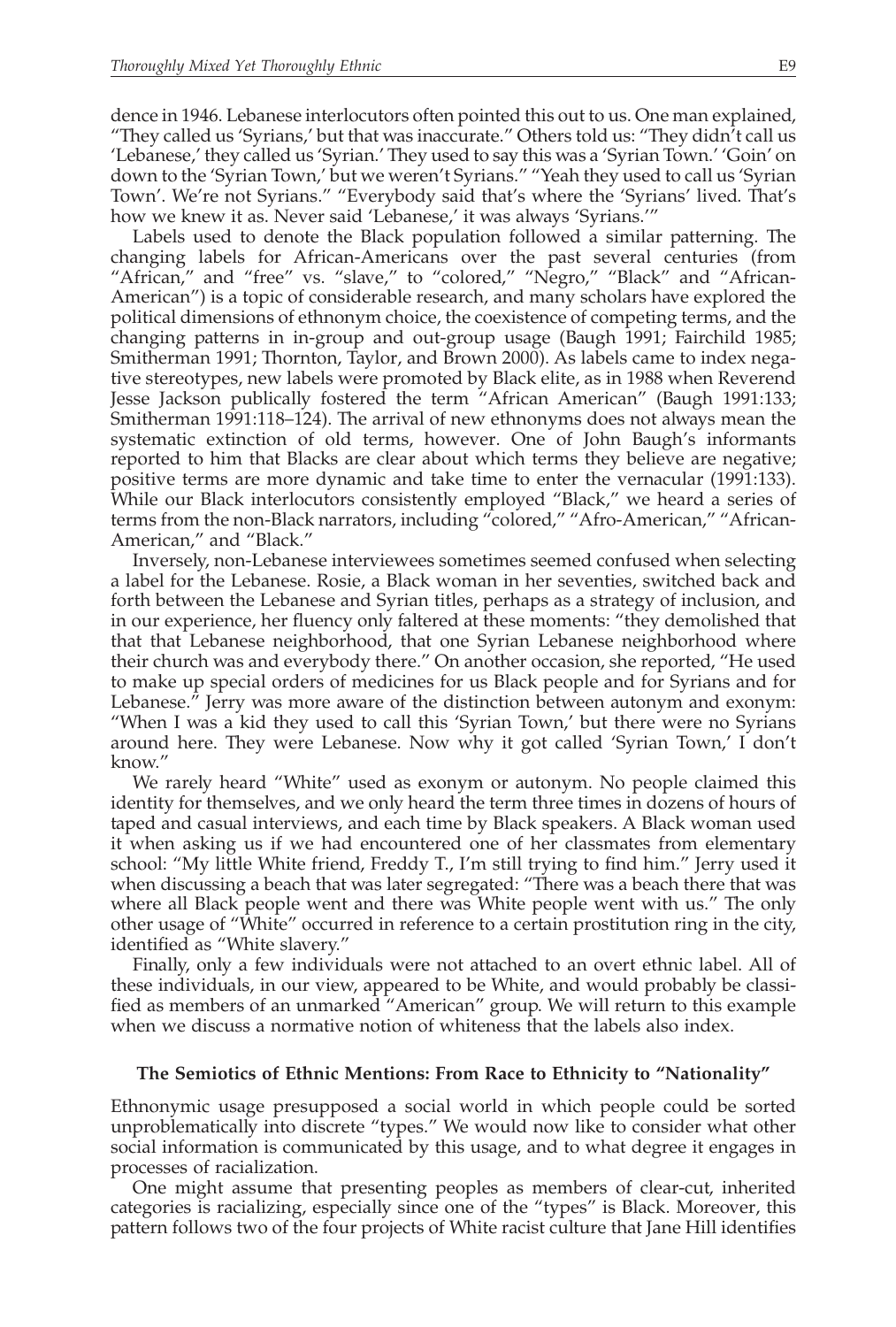for the twenty-first-century United States: the creation of a taxonomy of human types, and the assignment of individuals and groups to these types (2008:20). However, we never heard anyone rank or organize these categories into a hierarchy, a third element of Hill's model, and an important component of most definitions of race. As Dick and Wirtz assert, race marks some people as fundamentally and irredeemably dangerous and Other (2011:4; see also Urciuoli 1996). The lack of a hierarchizing tendency and the fact that speakers stressed a sense of community among neighborhood residents suggest that we will want to avoid imposing the scholarly category of "race" onto this nomenclature.

In addition, speakers did not seem to be commenting on the qualities of the people marked in this way, unlike the "evaluative narratives" documented by De Fina (2000). These were not stories about the putative qualities of "Lebaneseness," for instance. But certainly these terms were not meaningless. We can safely say that this ethnonymic usage indicates a "continuous dichotomization," the persistence of boundaries between the social groups so identified (Barth 1969:14). In a Barthian approach to ethnicity, it is the existence of the labels themselves rather than differences in the behaviors of the people so defined that demonstrates the presence of ethnic groups (1969:29).

Because ethnicities exist in systems and salient identities may range in any one setting beyond what in the literature is termed "ethnic" to include or blur into other distinctions and social institutions such as "kinship, clanship, and perhaps even nationality" (Galaty 1982:2; see also Beissinger 2001), analysis must start with local usage, "grounded in indigenously meaningful categories of social classification" (Galaty 1982:2). While we rarely heard the term "ethnicity,"8 our interviewees sometimes used the term "ethnic," especially as a label for the neighborhood as a whole, as when Gloria was talking about it in contrast to other parts of town. But it was the term "nationality" that was used the most often in connection to the neighborhood's different types. These "ethnic" peoples had a "nationality," and our speakers employed this term in a fashion that was quite similar to contemporary scholarly usage of "ethnicity," to designate ethnic background or descent. For instance, at the climax of the chaotic Greek discussion, one of the women shouted, "What was her nationality, was she Greek!?" On another occasion, Jerry stated, "That was a melting pot. Everything, everybody, all *nationalities* went to Thomas School." Another speaker discussed the "mix of personalities, *nationalities* at Thomas School." While on a few occasions people used "nationality" to denote people of foreign national origins, this was rare.

Interestingly, the terms used to divide the neighborhood into subgroups, "Lebanese," "German," "Italian," and so forth, are also decidedly ambiguous. In using "Lebanese" rather than "Lebanese-American," speakers employ a usage that is simultaneously divisive and unifying. While it distinguishes "nationalities" from each other, it does not distinguish American citizens from non-Americans, or second- from first-generation immigrants. Boundaries between these groups are blurred, with parents and children, grandparents and recent arrivals united under a single term. This blurring could be viewed as purposefully inclusive: "Yes, some of us are citizens and some are not, but we are all the same," it seems to be arguing. A similar point could be made regarding the local use of the term "nationality." By employing a fuzzy category that decidedly does not refer to the referent's legal or citizenship status, and which does not clearly identify the grounds on which distinctions are being made, newer arrivals and the earlier immigrants are lumped together with the same ethnonym and are viewed as equivalent to other kinds of groups (religious, as in "Jews" and racial groups as in "Whites" and "Blacks). In sum, "Syrian Town" in our narratives comprised a distinct "community"; this was where the "ethnics" lived, the "Lebanese," "Blacks," "Jews," "Italians," "Greeks," "Germans," and "Irish." In this integrated, mixed community, everyone had their "nationality." Knowing who was which type was essential for locating individuals back in time, back into the prior social space, and thus in recreating the neighborhood in peoples' minds.<sup>9</sup>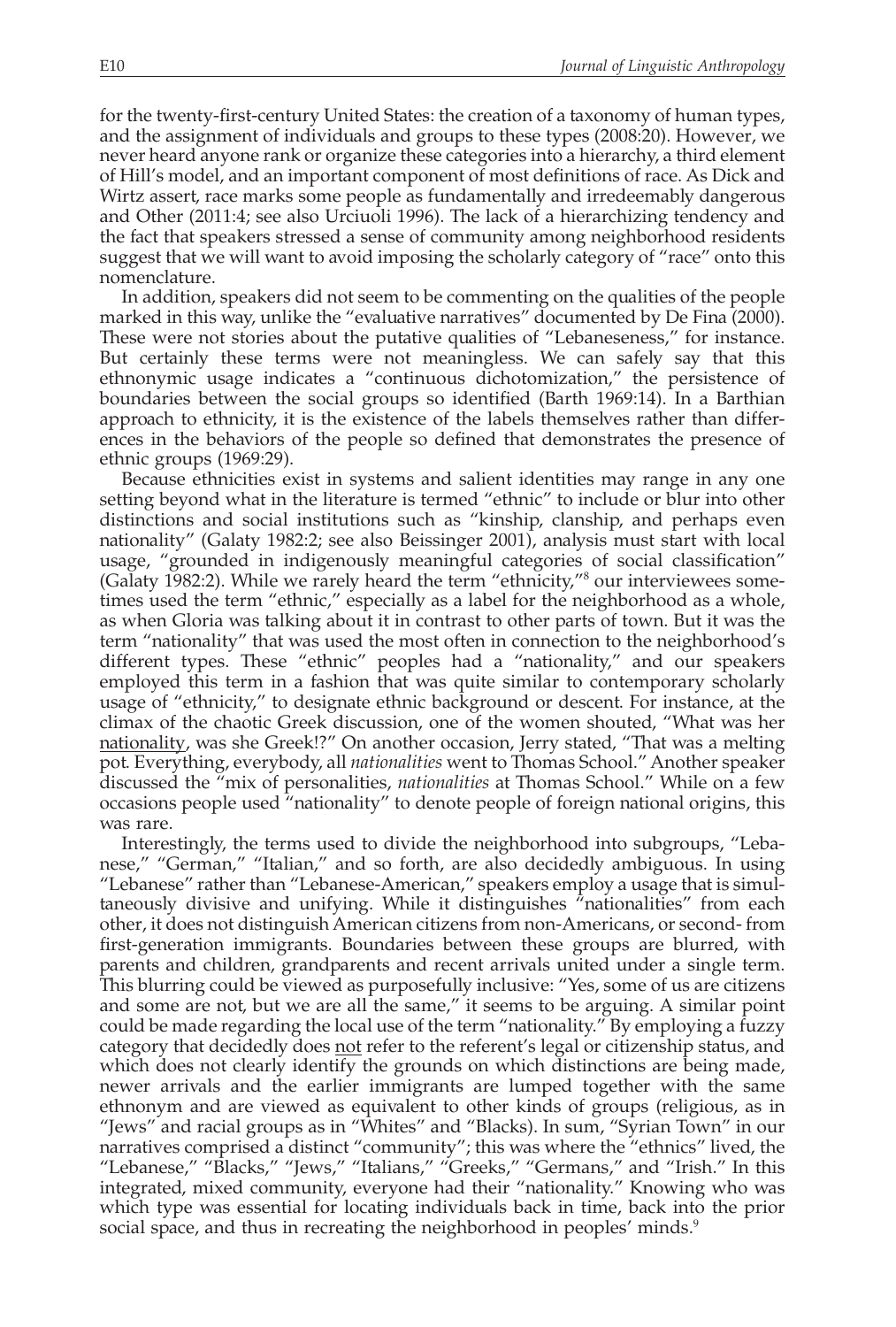# **"Looking Down on 'Syrian Town'"**

In their discussion of semiotic processes of identification, Bucholtz and Hall write that "just as important as understanding *how* identities are formed is understanding *why* they are formed, the purpose for which particular semiotic processes are put to use" (2004:382). We now want to turn from labels' referential meanings to their indexical significance. The interactional relevance of our data was both to speak to us, the researchers of the old neighborhood, and also to one another, as neighbors reunited, returning to the story world: the "Syrian Town" of the past. In this context, the functioning of ethnicity *was* the argumentative point, made both directly and indirectly by our interviewees. Directly, they described the integrated nature of the place at that time. Indirectly, as seen in the vignettes above, they expressed the story world's integration affectively, seamlessly reaching across ethnic "boundaries" in their behavior toward one another and using ethnic labels naturally as they described life in the past. The neighborhood as described by our speakers was populated by diverse "ethnic peoples," a diversity indexically presupposed by the labels themselves. Thus, in our example, ethnic labels model a certain kind of place, a specific neighborhood understood to be both diverse and integrated.

This place was also understood to be composed of hard-working families of modest means. The question of "Syrian Town's" economic standing in relation to other neighborhoods was sometimes discussed in a cryptic fashion, perhaps a legacy of the renewal era. For instance, one man stated, "Those homes on that side were a little older, but it wasn't that they were slum areas, they were just . . . they could have seen some improvement . . . It wasn't like a real ritzy area . . . it wasn't the Taj Mahal . . . it was a working person's area." Because our speakers were aware of the "blight" designation used by city elites to justify the demolition of their part of town, they often spoke vociferously against it, and tended to emphasize the positive qualities of the neighborhood's structures (Smith and Scarpato 2010:140). Many of the families in this area owned their own homes, however small. This was especially the case of long-standing Lebanese and Italian families, many of whom operated small shops such as bakeries or grocery stores at the bottom floor. But those without independent businesses often worked at local factories, including steel mills, silk mills and garment factories. And all admitted that their families struggled.

Poverty emerged as an important theme in Larry's reminiscences. During another monologue with Allison, he discussed at length how his family used to buy live chickens from a neighbor down the street, adding how they ate a lot of chicken and a lot of macaroni. His wife Dot interrupted, perhaps to explain the point of his discussion to the younger woman interviewing them:

- Larry: We had lots of macaroni and lots of chicken.
- Dot: They were poor.
- Larry: Oh yeah, we were very poor. We didn't  $\dots$  our area, the area down in that area, which is now a nice area, it, it was uh a fairly poor section. We didn't have sewers in that area until the fifties, the 1950s. We had an outhouse until the 1950s. We didn't have central heat until the.. oh, I went into the service in 1956 and I think it was around that time that we got central heat.

Larry's father died when he was two and he grew up with a stepsister, his mother and grandmother. He explained, "So I was the only man in the house. And I had to take care of everything, you know, like, so, I grew up very young." Pam had a similar story: her mother left the family when she was 13: "And my mother left, and my father raised us, and I was the lady of the house at 13, and I had to cook, clean, take care of my brothers, while my father worked." A central point in her interview was her insistence on staying in school while it was expected that she would leave school to work in the factories like her friends.

Poverty also emerged when former residents were talking together in smaller group settings, as during regular meetings of the elementary school organizing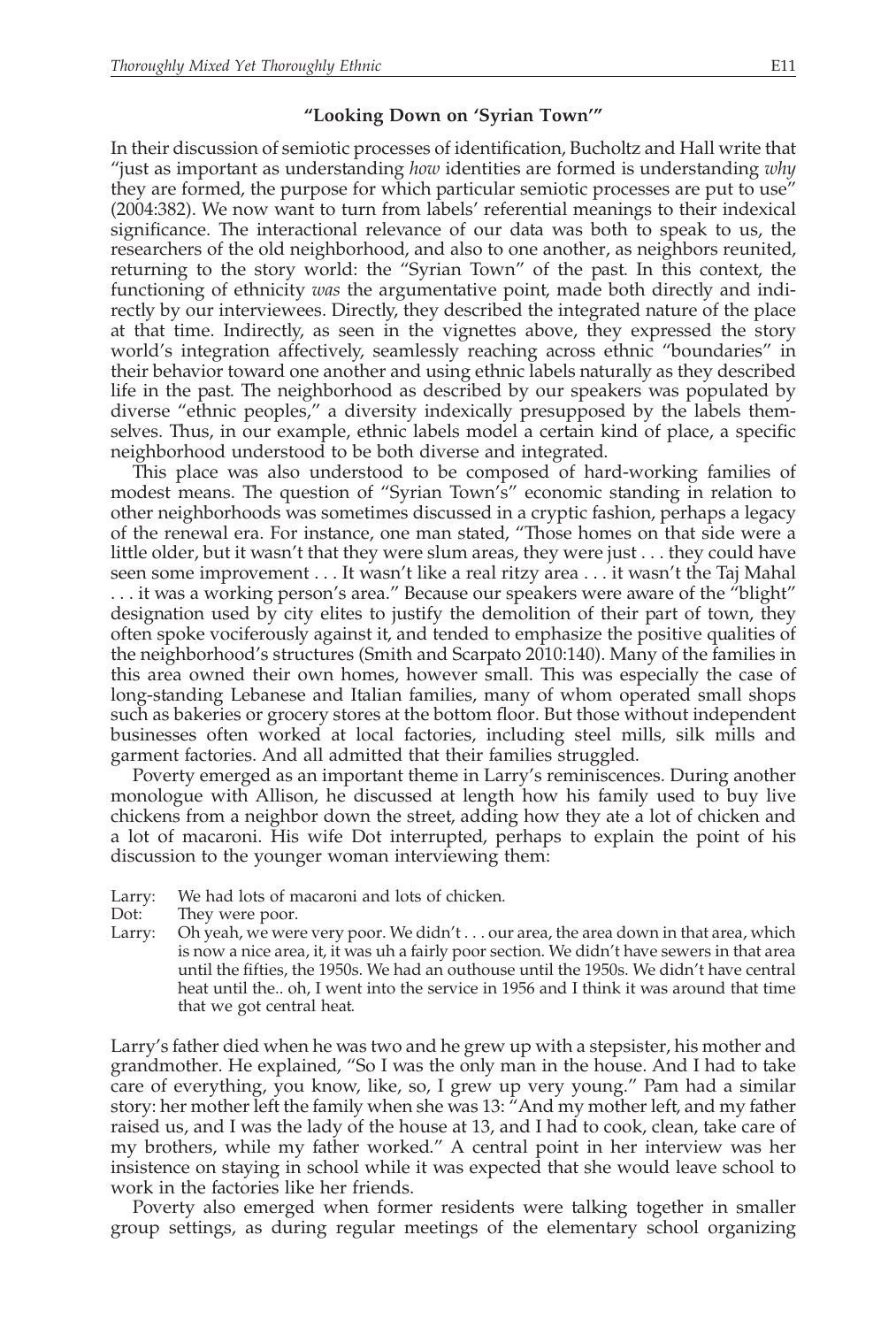committee. One woman laughed remembering when the elementary school photographer commented on her wearing the same dress every year for her school portrait. Two men reminisced about how they would make their own football out of newspaper and string. Men talked about putting cardboard in their shoes for insulation in the winter, and all remembered the long hours their parents worked. During a discussion with an elderly Lebanese woman, Ellen, and her daughter Bea, Bea prompted her mother to talk about the Great Depression. Ellen replied, "No, they didn't lose anything [during the Depression] because they didn't really have anything to lose. . . . Our people did not get hurt by the Depression." These patterns shed light on an alternative mode of differentiation being asserted, one rooted in class, which was inscribed in the cityscape. People's reminiscences were imbued with an understanding that their neighborhood's ethnic diversity was deeply tied to its place in a wider class hierarchy, one that situated them in an inferior status to people living elsewhere.

"Syrian Town," then, was understood in relation to other locales. In this regard, it is useful to consider "adequation" and "distinction," two "tactics of intersubjectitivity" proposed by Bucholtz and Hall (2004:382). Adequation is the "pursuit of socially recognized sameness" (2004:383), and can help construct unity, however temporary, while distinction is a mechanism "whereby salient difference is produced" (2004:384). We can see the process of adequation at work in the lumping together of individuals of different citizenship statuses with the truncated ethnonyms ("Lebanese" and so forth). We also believe that adequation results from the vernacular use of "nationality" which allows "Blacks," "Jews," "Lebanese," and "Italians" be considered equivalent types of people.

Distinction is at work in these narratives as well. Alongside the explicit narrative of diversity in "Syrian Town," our interviewees told a story of a deeper class hierarchy dividing the city. They especially distinguished their "ethnic" neighborhood culturally and economically from the wealthy, "non-ethnic" "College Hill," a neighborhood located on a steep hill overlooking the downtown area and long-standing home of city elites. Deixis becomes the key to understanding the way these divisions are communicated in their stories. We could argue that when former residents talked together about "Syrian Town," they operated from a shared "deictic center." In her work on Mt. Pleasant, a neighborhood of Washington, DC, Gabriella Modan defines a "deictic center" as a "base point where a speaker locates themselves spatially, temporally, and socially" (2007:148). She considers the rhetorical strategies used in a grant proposal to "set up a rigid distinction between core and marginal members of the community" (2007:148). In the "Syrian Town" story world, it was clear that the "we" in the narratives were residents of "Syrian Town," who were often opposed to a more distant, abstract "they" located spatially in "College Hill." Note the way Anthony, an older Lebanese man who had tried to prevent renewal, outlines the villains of his story. Over the course of a long monologue in which the octogenarian discussed his memories of the renewal era, he said, "the powers that be that were in power . . . *they'd* destroy any foreign neighborhood . . . *they* looked down on nationalities." It is implied here that the "they" in question was of an unmarked ethnic background, since they "looked down on" "nationalities."

We find reference to a similar distant population in our interview with Gloria. We asked if the neighborhood also had people of German background:

- A1: Were there any, like, German background, like Pennsylvania Dutch families?<br>Gloria: Well, if there was, it wasn't that many that I . . . [trails off]
- Well, if there was, it wasn't that many that  $I \dots$  [trails off]

A1: At your school?

Gloria: Oh, the Lebanese, the Italians, and the Blacks would overrun any of that. And I guess because there was *all those ethnic groups* at Thomas School, that maybe there were *some people* who looked *down upon* that, you know?

Gloria doesn't identify who "some people" are, but we sense their distance from her: they were looking *down on* her. In another conversation, she told us she imagined that local elites viewed the neighborhood as "all those ethnic peoples *down* there." In both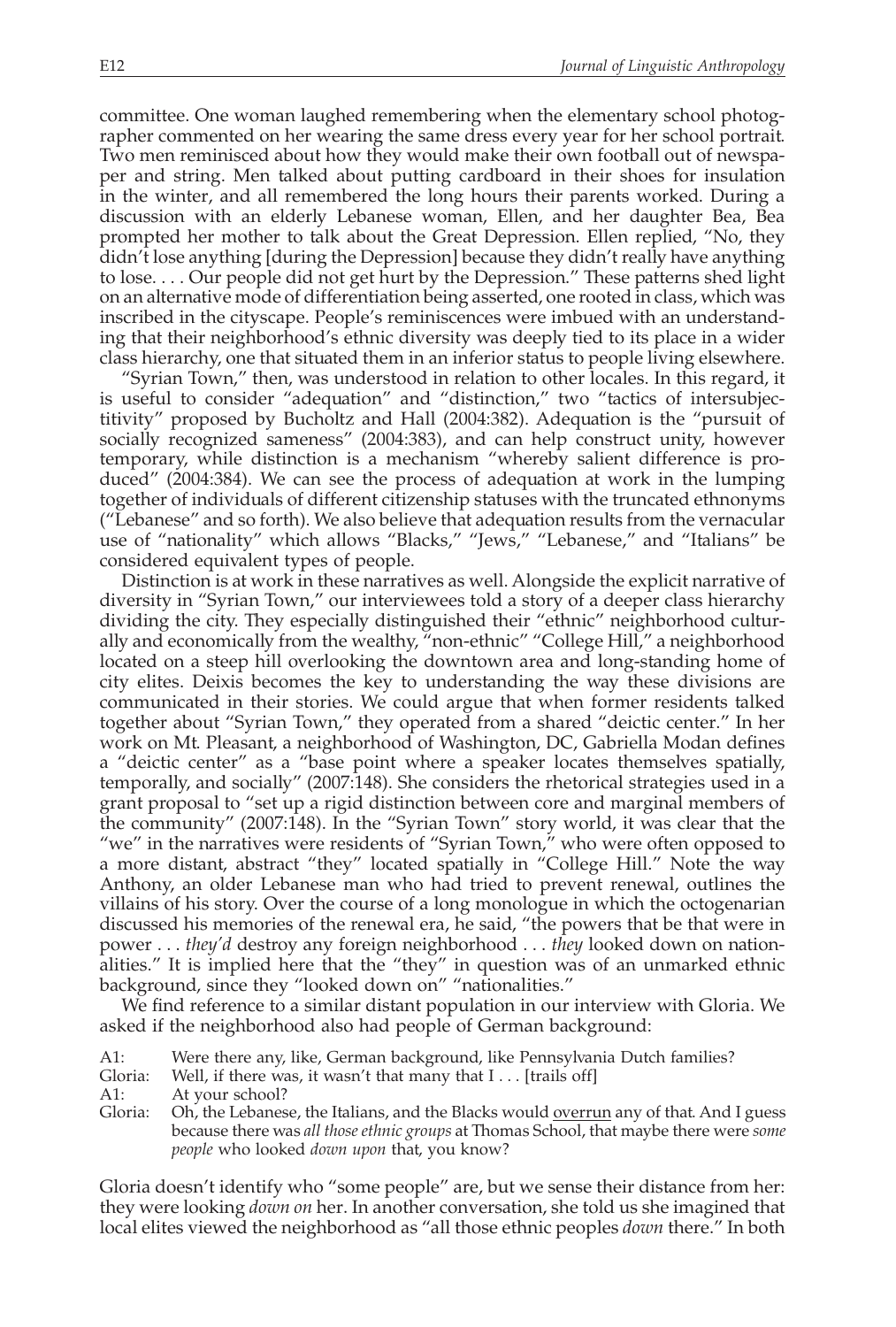cases, Gloria is imagining people living above her, indexing in a parsimonious fashion both higher class status and an elevated physical location. She imagines this unnamed population considering neighborhood residents as "those ethnic peoples," and thus we can infer that "they" are of unmarked ethnicity. Sometimes this elevated location is spelled out directly. In another part of the conversation, we discussed whether or not everyone's stories of yesteryear would be the same. Gloria replied quickly, "Let me tell you this: if you interviewed someone who lived on College Hill, you would get a different opinion of what I've just told you. College Hill people kind of look *down upon* Lehigh Street." She went on to add, "It was a really nice place to grow up, nice area to grow up. Cause you got the *mixture*. Maybe if today people could understand one another's . . . *ethnic people*, maybe it'd be a nicer life, a nicer world." We see here the "mixture" and "ethnic people" contrasted with a "College Hill" perspective on the neighborhood.

In another part of our interview, Gloria told a story of a specific resident from College Hill, her landlord, coming by in a chauffeured car to collect the rent:

- Gloria: I can't remember the name of the man that owned them [talking about the little houses she and her extended family lived in], but I can picture him coming, not really a limousine, but a nice big car, chauffer driven, and he'd collect the rent from everybody.
- A2: Wow, huh!<br>A1: It's really in
- It's really interesting. Yeah, I wonder who it was.
- Gloria: I don't know. He was from College Hill, cause College Hill was where all the um ... the dignitaries or whatever . . . [trails off].

We can see in these discussions the construction of a deictic center that includes the neighborhood and its residents, and an imagined peripheral location and people described as elites located "above," who looked "down upon" "Syrian Town." Ethnic diversity is linked to class standing, and distinguishes "Syrian Town" from the unmarked, "non-ethnic," elite neighborhood to the north. Even "Syrian Town's" micro-segregation was viewed as nominal in comparison to that dividing the city as a whole. When we asked if there was hidden segregation in Easton, referring to the block-level segregation in "Syrian Town," Jerry misunderstood and replied, "Yes, the only Black people up on College Hill were the domestics. They went up on College Hill to cook for them, took care of their kids, but couldn't live up there."<sup>10</sup>

Ethnic labels directly indexed common membership in the same neighborhood, $<sup>11</sup>$ </sup> and indirectly indexed social class. Rather than participating in a covert "racialization," as we see in Wortham et al.'s (2011) discussion of ethnic mentions, we find "classification." Ethnic labels help to describe a certain kind of place populated by a certain kind of people, and become virtually obligatory for the former neighborhood residents, for whom they served as a covert membership card. Claiming one of "Syrian Town's" ethnic labels (as in "I'm Lebanese") could be viewed as taking a particular stance (see Hill 2008:143): in this case, an authentic connection to the former neighborhood. Because the neighborhood's residents, as "ethnics," were understood to be poor relative to the rest of the city, the ethnic labels indirectly index a working-class background, calling to mind a deeper division mapped onto the city's very landscape.

### **The Exception that Proves the Rule**

Embedded within these narratives are details suggesting a specific construction of whiteness associated with "College Hill." As a usually unmarked term, "White" stands "opposite and unequal" to surrounding terms, and takes "its meaning from those surrounding categories to which it is structurally opposed" (Trechter and Bucholtz 2001:16). In contrast to the "ethnic," poor "Syrian Town" area, "College Hill" is "non-ethnic," rich, and elite. We can infer that the prevailing "tropes of whiteness" associated with this opposing neighborhood, from the perspective of our speakers, were "white as privileged upper class," "white as elite" (Trechter and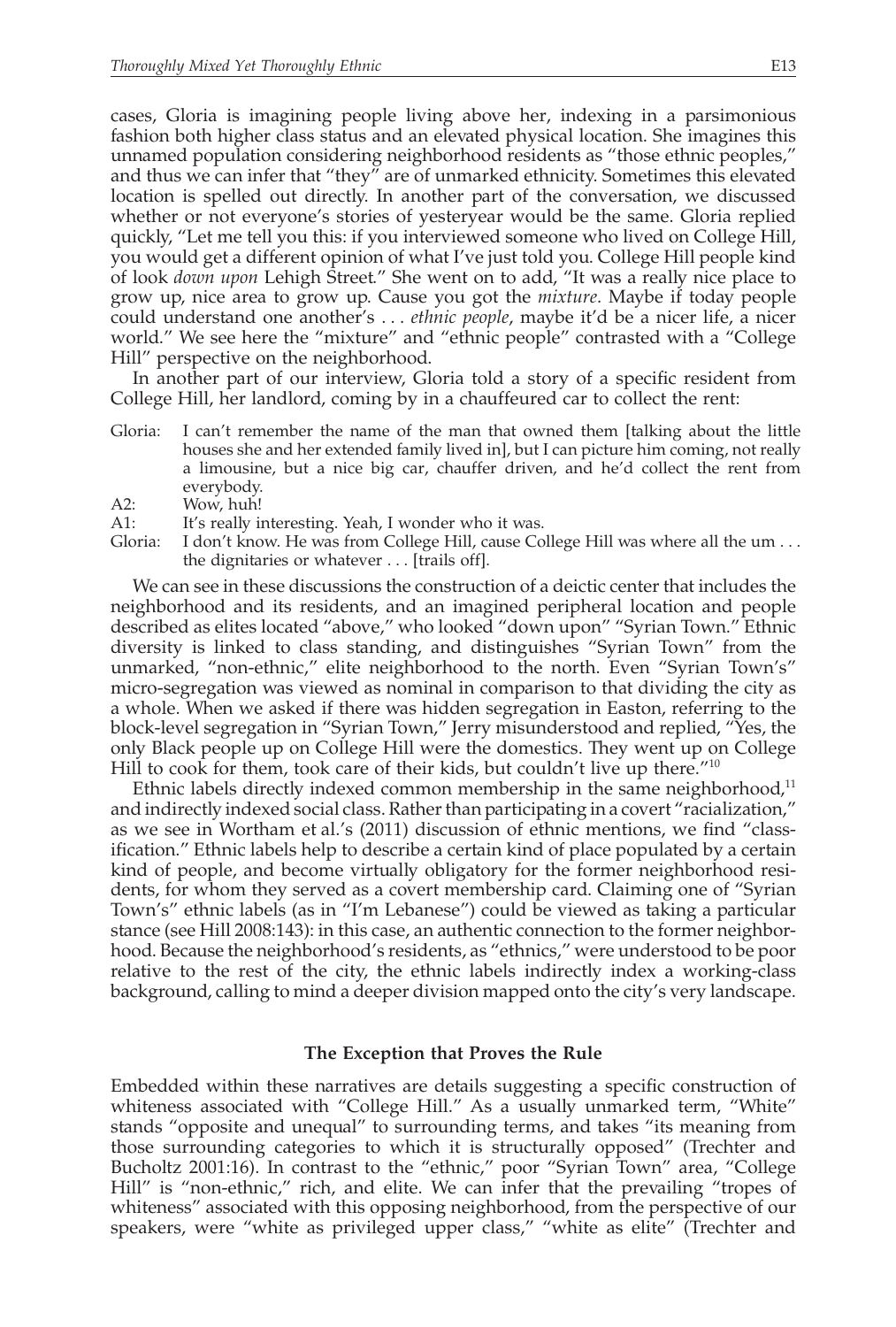Bucholtz 2001). We see this with Gloria's description of her landlords being driven down to collect their rent as "dignitaries," and Anthony's discussion of an elite group that "looked down on nationalities." As with the Lakhota narrators in Sarah Trechter's study (2001:30), whiteness "intrudes" on the neighbors' narratives, and the people we were interviewing defined themselves in clear opposition to this largely unmarked, White population.

The association between neighborhood residence, ethnic labeling, and working class status became problematic for a former resident in our group from German-English ancestry, at least on one occasion when we queried her directly on how she would identify herself. Gloria had married a Sicilian man and talked to us about having mostly Italian and Lebanese friends growing up. During the end of our interview, we interrupted to ask how she would describe herself:

- A1: And when you were talking about everybody, the Italians and the Lebanese, how would you define yourself when you were that age? Would you say you were American?
- A2: That's a question I had too.<br>Gloria: Know what? I never gave it
- Know what? I never gave it a thought! I guess I would say I'm an American, but I don't think I ever-
- A1: Would they call you English or something?
- Gloria: I don't know what they would call me!

While her hedging may be representative of the difficulty White people have in seeing their whiteness (Frankenburg 1993; Modan 2001), it seemed to us that it also underscored her confusion at confronting her own lack of a suitable ethnic label. At the same time, she didn't elicit the label "White" for herself. We wondered if local class-linked understandings of whiteness, a whiteness associated with "dignitaries," prevented her from placing herself in that category.

# **"Syrian Town": A Racialized Place?**

Although we have argued that former residents of "Syrian Town" do not racialize the area by invoking ethnicity, interviews with non-residents and archival research suggests that prior to its demolition, the former Lebanese neighborhood had been racialized by city elites. John Hartigan points out that "racial identities are constitutive of place," adding that the racial designations of places are often gross simplifications: "neighborhoods are considered—by insiders and outsiders—to be "white" or "Black" according to shifting criteria, but the designation almost always masks the inevitable degrees of racial heterogeneity in any one location" (1999:14). Clearly the misnomer, "Syrian Town," indicates that this was understood as the part of town where "Syrians" (i.e., Lebanese) lived, a label that masked the neighborhood's actual racial and ethnic diversity.

Were Lebanese racialized? Our example presents an interesting corrective to the dominant European-immigrant-to-white narrative of the evolution of whitness, for no matter how they are described, Lebanese were not from Europe. Moreover, while legally re-defined as "White" by a 1915 court case (Gualtieri 2001), there is evidence that anti-Syrian/Lebanese discrimination along racial grounds persisted across the nation for several more decades (Gualtieri 2001, 2004; Shadid 1927:47). The only record of official concern in Easton dated to 1916 (Smith and Scarpato 2010:133), however, alongside its "Syrian Town" appellation, we found further evidence that its Lebaneseness was viewed as "other" by some residents. Daniel, of German ancestry who grew up in another part of the city and who held his first teaching job at the Thomas School, told us, "I felt some trepidation when I first went there. I was not familiar with that socioeconomic group." Later in the same conversation, we asked how outsiders saw the neighborhood; he replied, "I had some trepidations. They were Syrians." We note his conflation of ethnic difference with "socioeconomic group," and it was clear from his tone that he had viewed this population as unusual, marked, and perhaps even dangerous.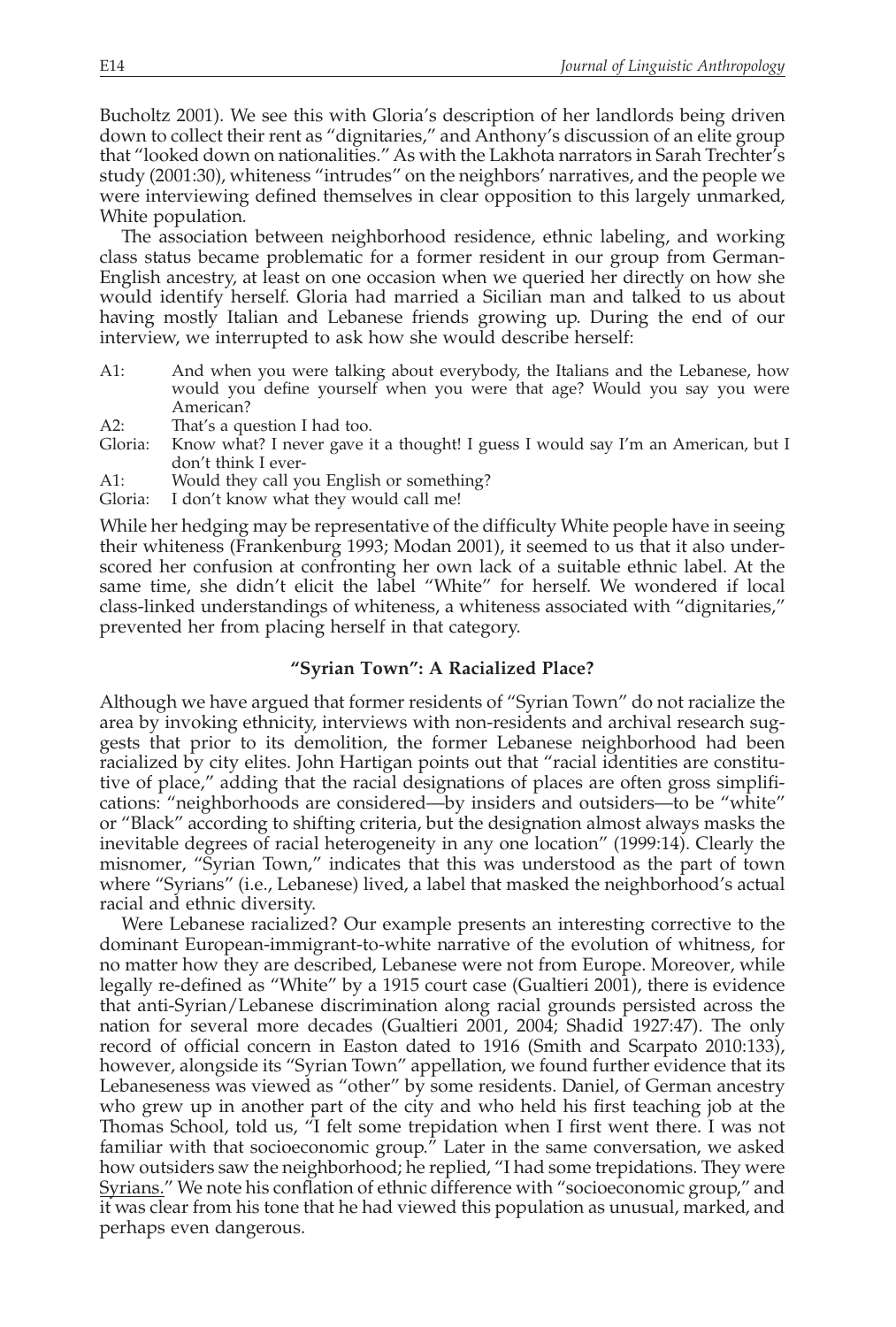By the time the city elites targeted this neighborhood for removal some half century later, suburban developments were well under way and the neighborhood was quite diverse, composed of almost equal percentages of Blacks, Italians, and other Americans (20 percent Lebanese, 25 percent Italian, 30 percent Black, and 25 percent Irish, Greek, Pennsylvania Dutch and Anglo-Americans; for methodology Smith and Scarpato 2010:131). In many ways, the Lebanese were not following the typical pattern of white flight to the suburbs by remaining rooted in the urban center. We may never know if it was the neighborhood's "Syrianness," its Black residents, poverty, or diversity that most attracted the attention of renewal advocates. Certainly the increase in its Black residents raised the awareness of the consultants helping write the city's renewal plans. While in 1960, Blacks comprised 4.0 percent of Easton's population (a fourfold increase from one percent in 1950), they were unevenly distributed, and "Syrian Town" exhibited the highest concentration of Black residents by far (Minorities Report:3). There is also evidence that officials found the intimacy with which Lebanese, Blacks and others lived in "Syrian Town" problematic. When a member of the Easton Redevelopment Authority was asked by the president of the NAACP about the neighborhood's integrated nature, he responded in a letter printed in the local newspaper, "although I feel that diversity of national origins, beliefs and cultures is an enrichment of American life, it hardly seems a healthy influence as it exists in the Lehigh-Washington Street section," adding that he hoped through renewal to achieve "an attractive urban environment."<sup>12</sup> When we talked about the former neighborhood with a former mayor, he described it as an "abject slum," adding that "The Lehigh-Washington Street project was quite controversial because that happened to be the area where most of the Lebanese immigrants lived. And many of them were well-to-do, and they did not have to live in the . . . you know, an area like that." The word we felt he was searching for but did not say was "slum" or "ghetto." What he seemed to be implying is that the Lebanese should not have stayed on living with Blacks in the city center.

# **Breaking the Chain of Indexicality**

Modan's work reveals an entire web of indexicality operating in Mt. Pleasant (2007). She notes that community members discuss the city and suburb through a set of ideological contrasts such as heterogeneous vs. homogenous, disorderly vs. orderly, dangerous vs. safe, allowing "social actors to use any of these characteristics to index any of the others, or to index urban or suburban identity" (2007:106–7). In this way, "Whiteness can be used to index fear, fear can be used to index gender . . . and any of these can be—and are—used by community members to index a suburban identity that is juxtaposed to the city," which is in turn associated with filth, noise, masculinity and so forth (2007:106–7).

In our previous work, we found that "blight" was associated locally with "slum," which in turn was closely associated with Black people. Through this indexical chain, "blight" and "slum" were code words for race (Smith and Scarpato 2010:159). This association of African-Americans with blight emerged nationally by the beginning of the twentieth century as real estate agents, brokers, and mortgage bankers believed that Black presence would undermine property values and lead to deterioration (Gotham 2000:301). Rather than trying to identify neighborhoods where the buildings were in need of repair, they created a short-cut, perhaps finding it easier to count the number of "minorities" in a given location, and builders, developers and appraisal firms closely analyzed racial migration trends (Gotham 2000:301). One could argue that they were mistaking a relationship of correlation with causation. Taken up by federal agencies, racially discriminatory policies such as redlining were developed in which mixed or Black-majority neighborhoods automatically received less funding, setting into play an overt racial discrimination that would have long-standing consequences.13 To identify poor neighborhoods, officials just had to look for Black people rather than decaying structures.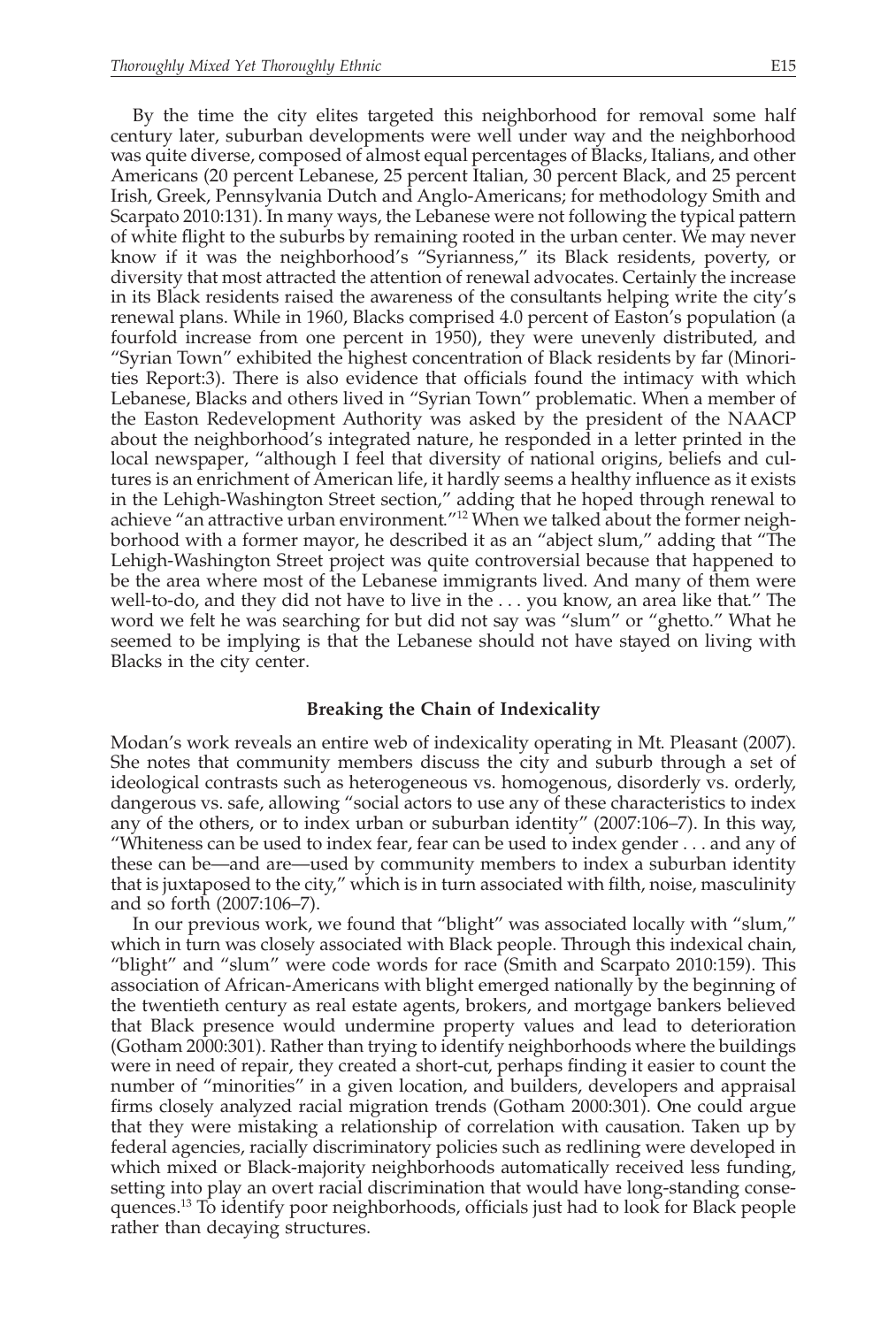In the case of "Syrian Town," this logic did not hold. Here, the majority of the structures were in decent shape and this was also where most Black people lived in the city. In fact, many of the Black families we interviewed or that people talked about were home-owners before demolition began. In discussing the neighborhood at their reunions and in our interviews, our interlocuters seem to be challenging the dominant indexical chain (blight - slum - Blacks), and instead assert what Blommaert has termed "local indexicality" (2004:11). "We were different," their narratives tell us. "Blacks lived here, among others, but we were not living in slums; we were not blighted." Their insistence that "Syrian Town" had been composed of distinct "nationalities" (and not just "Syrians") and their de-emphasis of racializing language could be viewed in the same light. We might also see their engagement with processes of "adequation" in stories of ethnic harmony as part of a wider challenge to the dominant indexical chain of associations, associations which had led to real material consequences for their neighborhood and its residents.

# **Renewal's Aftermath in Easton**

We would now like to consider the question of stance and the purpose of these stories when viewed within the contemporary context. For, while they talked to us about life a half-century ago, our speakers are of course living in the twenty-first century and thus are aware of contemporary understandings of race and the national models of personhood that circulate through the media and shape so much of public understanding. Moreover, a Black/White binary has solidified in Easton, accelerated by the very renewal projects that eradicated "Syrian Town." Mass evictions of the late 1960s and early 1970s led to a major reordering of the social landscape as "Syrian Town's" neighbors were sorted or sorted themselves largely along racial lines. According to our informants, some Lebanese and Italian families found new homes uptown, but the majority moved to rapidly growing suburbs in surrounding townships, and we were able to corroborate these impressions with data from later Polk's City Directories (1965; 1970). Due to the housing discrimination at the time, most people of darker skin tones moved (often several times) to crowded sites in the city center, or to the South Side of town, on the other side of the Lehigh River, as members of the NAACP had predicted (Smith and Scarpato 2010:158; Minorities Report 1965:2,9).

It is in the context of the contemporary social order, then, that ethnonym-inflected narratives of everyday life in Syrian Town are "reportable" (Labov 1972:370); they are describing something worth telling. In discussing this former place and time, our speakers seemed to be making evaluative statements about the present setting, creatively constructing the contemporary world as homogeneous and other. Certainly our interviewees contrasted the ethnic diversity they had experienced with the lack of diversity in their communities today. We can see this in Gloria's discussion when she said, "It was a really nice place to grow up, nice area to grow up. Cause you got the mixture. Maybe if today people could understand one another's . . . ethnic people, maybe it'd be a nicer life, a nicer world." She seems to be associating the positive qualities of the neighborhood with the ethnic mixture itself, and suggests that the world could be a nicer place if the understanding she gained from such an upbringing was more widespread.

Interviewees also recognized that the people who populated their recollections challenged today's stereotypes associated with the same social categories. Some "non-Black" speakers felt the need to qualify their stories even while telling them. Sometimes when they talked to us about "Blacks," they seemed to feel the need to contend with the specter of a contemporary Black stereotype in order to communicate effectively about the past, and they interrupted their own stories to comment on the gap between the meaning of that social category in the past and today. We wondered if this was in part a response to the all-White interview team and find it interesting that these asides only occurred during private interviews. For instance, Anne stopped herself to explain that the Black subjects of her story were "not like the Afro-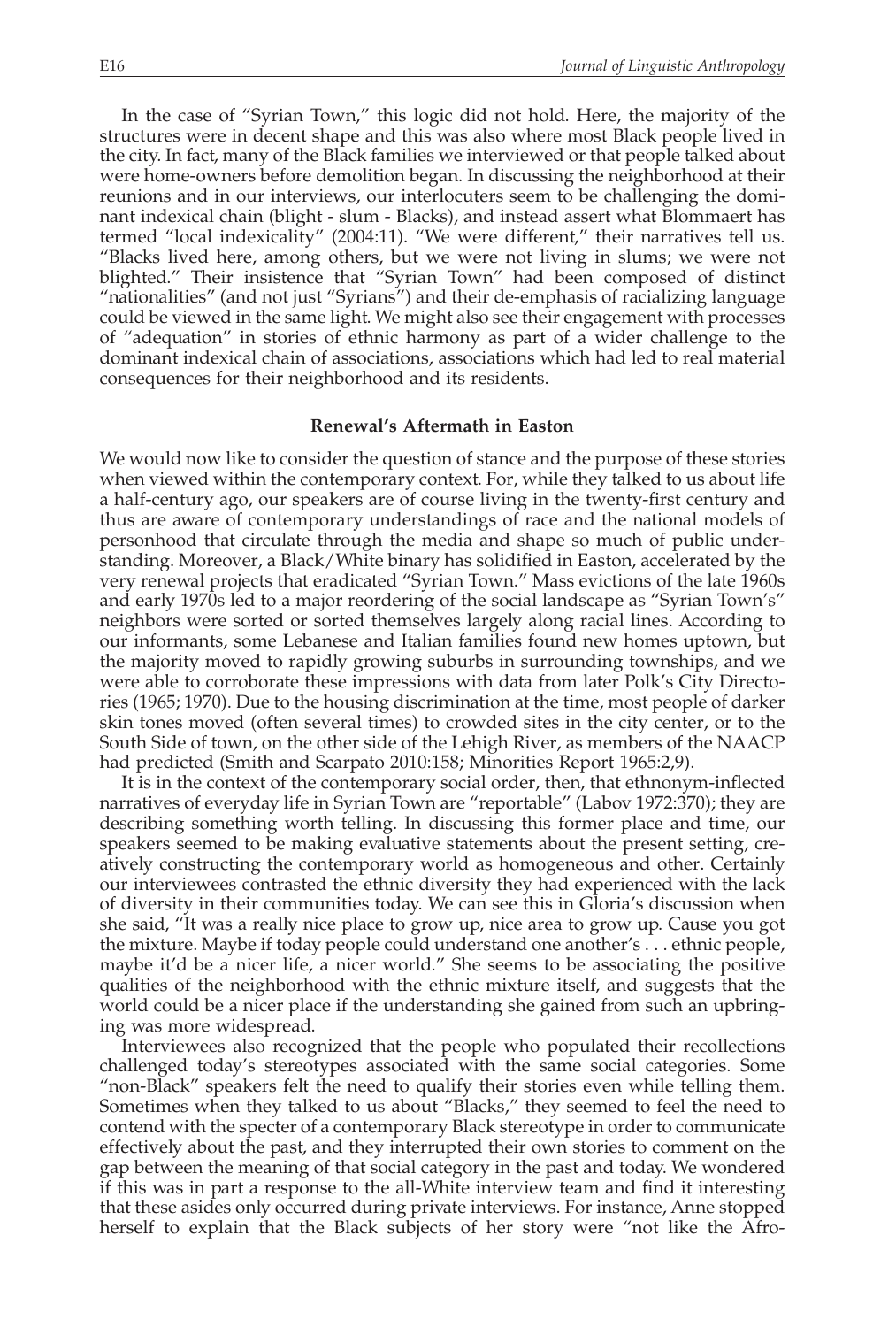Americans that you see now and stuff like that. They were like highclass." She also commented on the superior quality of the homes owned by her Black neighbors on several occasions. When we interviewed Mark and Jerry, Black men in their eighties, they too contrasted today's violence with the harmony of the past. After hearing the former mayor describe the neighborhood as ridden with social ills, we asked Mark if he thought that it had been associated with criminality. His response was quick: "No way, no way," adding with laughter, "Maybe a few kids who were mischievous stole some cupcakes or something." During a different conversation, a woman named Jennifer explained, "People say that the Blacks today can't get along with anyone, but things were different then." By articulating the peaceful relationship between "Syrian Town" residents, including Blacks, the interviewees reinforced the image of the tight-knit community they had lived in. Any tensions surrounding the label "Black" did not seem to come from within the neighborhood, but rather from changing political implications of the term since the neighborhood's demolition.

# **Concluding Remarks**

Much of the scholarship on the emergence of a Black/White racial binary has developed (with good reason) from empirical studies of more racially polarized of American cities, or from macro-level analyses that can obscure the complexities of peoples' ways of identifying themselves and others. In his landmark work on racial inequality in postwar Detroit, for instance, Sugrue (1996) argues that the principle cleavages in the city were racial ones, and he describes the history of residential, occupational, and educational segregation that polarized the city and involved so many violent conflicts. Although the city's white population was ethnically quite diverse, he deemphasizes ethnicity, writing that "by the 1920s, the city's tightly knit ethnic clusters had begun to disperse" and a "dwindling number of Detroit residents found themselves living in communities defined by ethnicity" (1996:22). As a result, he adds, "residents of Detroit's white neighborhoods abandoned their ethnic affiliations and found a new identity in their whiteness" (1996:22). In his study of the neighborhood associations that proliferated after 1943, archival sources "seldom referred to national heritage or religious background" (1996:211); instead, he finds that ethnic nomenclature was reserved for "the colored," "Asians," or "Jews." Neighborhood and homeowners groups "shared a common bond of whiteness and Americanness," referring to themselves as the "white race" (1996:212). While studies based on other cities may fine-tune the timing of the emergence of a consolidated white identity (Bourgois 1989:122; Guglielmo 2003:169; Hirsch 2004; Kazal 2004:81), most works leave the racializing trajectory in place.

The speech patterns of our elderly interviewees challenge these trends. Not only were ethnic labels relevant in the 1960s (and continue to be so today), but we also encountered very little racial "binary-making" language and rarely heard the term "White." It appears that the "Italians" and "Lebanese" living in this particular part of town were not actively involved in claiming a white racial identity, as Sugrue found in Detroit. The more important distinctions fell along class, not racial, lines.

A study of ethnonymic systems can yield important insights into local understandings of the social world. In the present example, this method has allowed us to develop a "folk" or vernacular approach to race and ethnicity prominent in the 1960s in one neighborhood of a small city, a folk model that does not exactly map onto standard academic definitions. People in this neighborhood saw each other as members of distinct "nationalities," which in the local vernacular was an unproblematic quality tied to an individual's ancestry and denoted by a liberal use of ethnonyms. We could argue that "nationality," like "race" and "ethnicity" in other settings, can function as a "strategically deployable shifter" (Dick and Wirtz 2011:E4; see also Silverstein 1976, Urciuoli 2008). At the same time, interviewees talked about each other as members of a single community that stood in opposition to the elites of College Hill. Ethnonyms in this neighborhood were thus obligatory markers, not only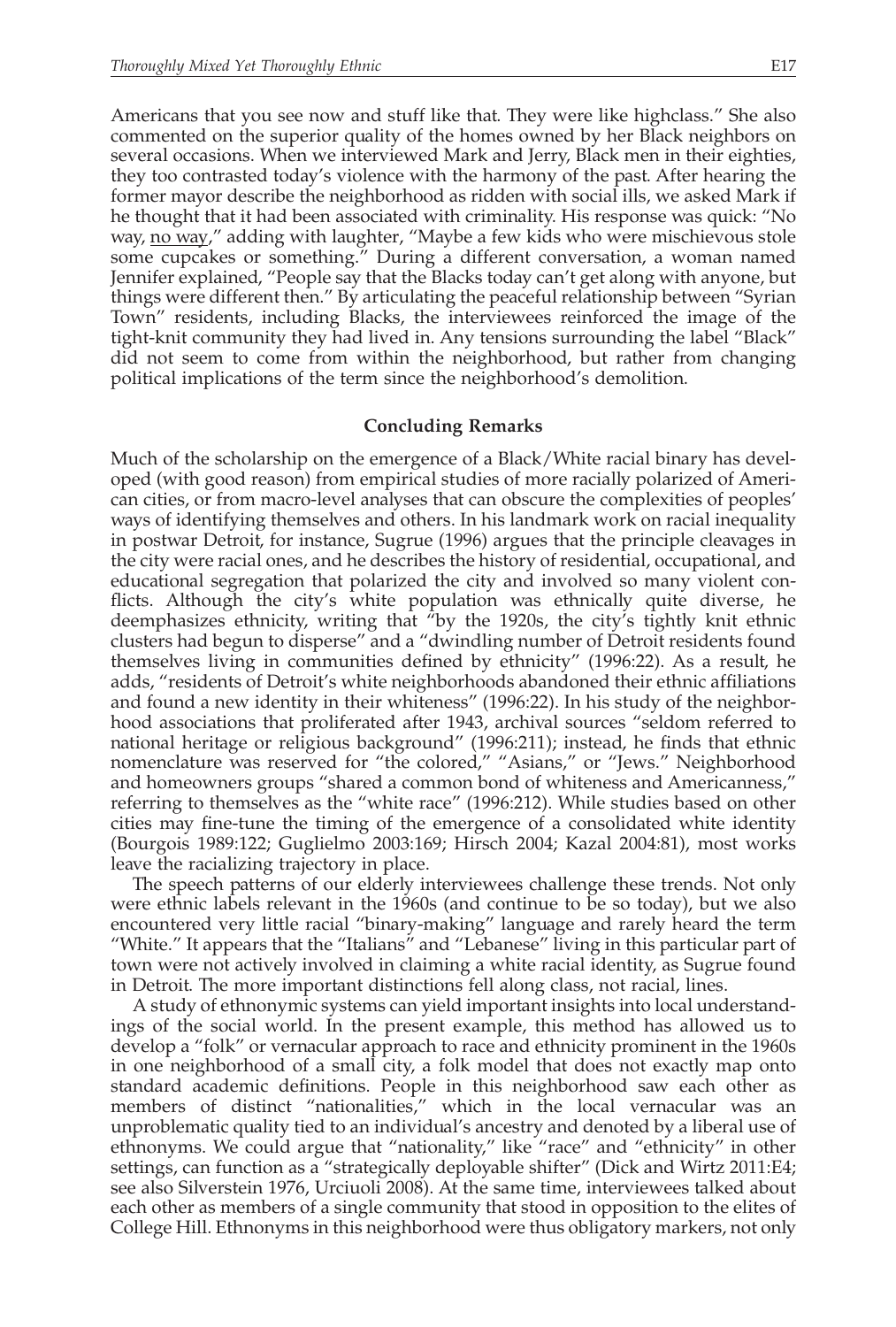of ethnic distinctions, but also of an often unstated class status. The deeper and more significant social division in this town, from the point of view of our speakers, was between the "ethnic people" and the unmarked (White) elites living "above" them. The ethnonymic labeling of the social world, then, alerts us to a covert construction of whiteness, a whiteness indicative of wealth, power and privilege, and devoid of ethnic attachments. By indirectly indexing this unmarked, covert construction of whiteness, ethnonyms helped to communicate the fusion of ethnic diversity, class, and place in a city which, at least until renewal struck its core, was most sharply divided along these lines. These statements carried with them an implicit judgment about the contemporary social order, an order that is the direct result of the processes that destroyed "Syrian Town." Here, we suggest that the labels make the narratives "reportable" in that they describe a circumstance that is relatedly rare, and thus indirectly conjure up their opposite, the contemporary city divided along racial lines.

Our findings indicate the potential of fine-grained, language-centered ethnographic study to advance our understandings of ethnoracial identities and their evolution in different U.S. locations. They also suggest the contingent nature of the "Black-White" binary and the need for more fine-grained research into ethnic and other attachments. As Modan writes, a "Black-White binary explains interethnic dynamics in many U.S. contexts . . . but risks an analytical compression of ethnic relations that obscures local processes of ethnic categorization" (2001:119).

Our research also suggests that locations will have their own unique reactions to national trends and that geography matters in racial identity development. For these reasons, it is important to continue to investigate those areas described as mixed by their residents, in both contemporary and historical contexts, not only to advance our understanding, but also to construct a space for non-racist identity construction, White or otherwise. As Hartigan has written, public discourses on race with "mindnumbing redundancy" highlight scenes of intergroup conflict to the exclusion of non-conflictual interactions (1997:495). Not only do we need to consider examples from less polarized regions of the country, but we also need to reconsider the development of whiteness among populations often overlooked, such as the Lebanese. In such studies, it will be important to attend to the complex ways that ethnic attachments and understandings of race may be integrally linked to class. Linguistically and ethnographically grounded explorations of the ways in which people imagine and talk about their social worlds allow us to expose the sometimes concealed understandings of social divisions, with whole categories that remain unspoken, unmarked, and thus perhaps especially powerful determinants of social life.

# **Transcription Conventions**

| $\cdot$ | Pause. Length indicated by number of colons                |
|---------|------------------------------------------------------------|
| word    | Underlined words indicate stress and/or increase in volume |
| word    | Italics indicate emphasis added                            |
| [word]  | Brackets indicate additional information added by authors  |
| word-   | Hyphens indicate cutoffs                                   |

#### **Notes**

1. We use "Black" to designate African-Americans in this community as this is the autonym employed by our interviewees who self-identified in this way. We capitalize the word to symbolize its equivalence, in the discourse of our interviewees, with the other categories they use such as Lebanese, Syrian, Jewish, Albanian, Lithuanian, and so on. For consistency, we capitalize "White" and "Colored" when used as ethnonyms.

2. The destruction wrought by urban renewal in cities and towns across the country was so widespread that it is impossible to cite all relevant sources here. For an overview of this process, see Massey and Denton 1993.

3. The first urban renewal project was termed the "Lehigh-Washington Streets Project," and it targeted the heart of neighborhood, while its successor, the "Riverside Drive Project," removed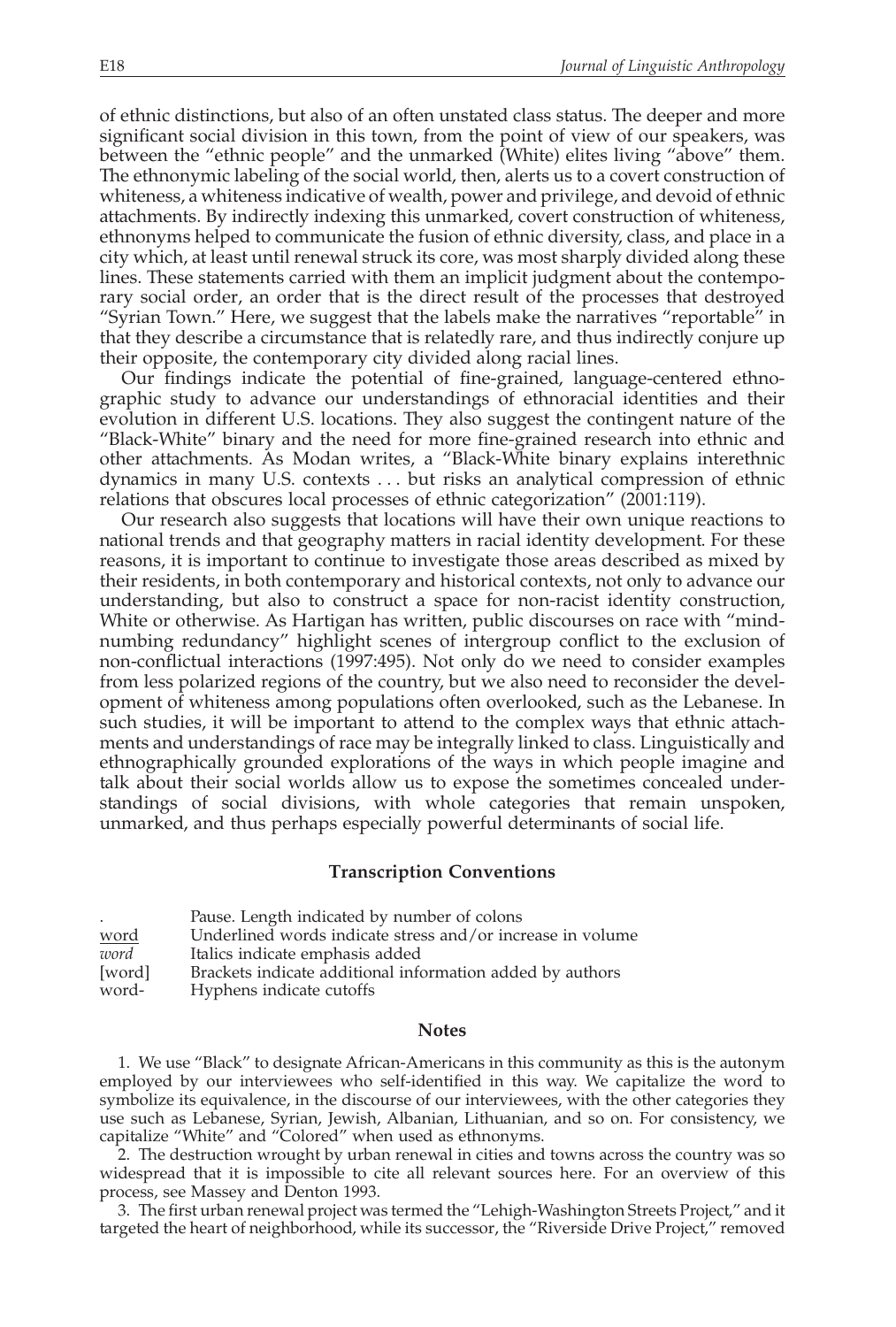remaining neighborhood homes as well as a pivotal anchoring establishment, the local Lebanese church. The Lehigh-Washington Streets Project led to the demolition of 146 buildings on 13.5 acres from 1964 to 1966, displacing 83 families and 14 businesses. The Riverside Drive Project (1966–1971) led to the destruction of 173 buildings on 22 acres (Armstrong 1977).

4. Funding for this research was provided by Lafayette College's Excel Scholars program from 2006 through 2012. We were assisted by students in Allison Alexy's Qualitative Methods course. We thank Meagan Betke and Allison Hawkey for conducting interviews and transcribing them as part of this project. Colleagues Susan Niles, Caroline Lee, Rebecca Kissane, Dave Shulman, and Paul Barclay all discussed or supported this research in significant ways. Jackie Wogotz assisted in community outreach. We would like to thank staff at the Northampton County Historical Society, St. John's Lutheran Church, and Deacon Koury for their support of this project.

5. To protect the identities of our interviewees, names of specific institutions and individuals are pseudonyms.

6. For a review of recent scholarship in psychology on the malleability of traumatic memories, see Schacter 1996, chapter seven.

7. A1 and A2 designate first and second author, respectively.

8. It is probably no surprise that our speakers rarely used the term "ethnicity"; this is a relatively new term even in academic discourse, emerging in English-language dictionaries in the early 1970s (see Eriksen 2002:4).

9. This way of speaking was not limited to Easton, Pennsylvania, in the 1950s or 1960s. Errington (1987:662) notes a similar usage in Rock Creek, Montana, where "it is very difficult to avoid having an ethnic identity" and where he was frequently asked his "nationality." See also Inoue 1989:149. See Henri Diament for a decidedly prescriptive stance on popular American usage for "nouns and adjectives of nationality" (1981:197).

10. During rallies by the National Association for the Advancement of Colored People (NAACP) in 1963, housing was a key issue, and one of the signs depicted in Easton newspaper coverage stated, "Why Can't I Live on College Hill?" (Smith and Scarpato 2010:158).

11. The labels could be viewed as "first-order indexicals" that connect a specific way of speaking to residents of a specific location that is located below the level of conscious awareness (Silverstein 2003; Modan 2007:186 n. 3).

12. See Hugh Moore, Jr. "Letter to the Editor." Easton Express, June 12, 1963.

13. The literature on the differential impacts of federal loan and urban renewal policies from the 1930s to the present era is vast. An excellent overview can be found in Massey and Denton 1993.

# **References Cited**

Agha, Asif

2007 Language and Social Relations. Cambridge, UK: Cambridge University Press. Anderson, Kate

2008 Justifying Race Talk: Indexicality and the Social Construction of Race and Linguistic Value. Journal of Linguistic Anthropology 18(1):108–129.

Armstrong, Steve

1977 The Appearance of Easton Is Irreversibly Changed. Easton Express, May 11. Barth, Frederik

1969 Introduction. *In* Ethnic Groups and Boundaries: The Social Organization of Culture Difference. Frederik Barth, ed. Pp. 9–38. Bergen, Oslo, Norway: Universitetsforlaget.

Baugh, John

1991 The Politicization of Changing Terms of Self-Reference among American Slave Descendants. American Speech 66(2):133–146.

Bayor, Ronald H.

2009 Another Look at "Whiteness": The Persistence of Ethnicity in American Life. Journal of American Ethnic History 29(1):13–30.

Beissinger, Margaret H.

2001 Occupation and Ethnicity: Constructing Identity among Professional Romani (Gypsy) Musicians in Romania. Slavic Review 60(1):24–49.

Blommaert, Jan

2004 Grassroots Historiography and the Problem of Voice: Tshibumba's Histoire de Zaïre. Journal of Linguistic Anthropology 14(1):6–23.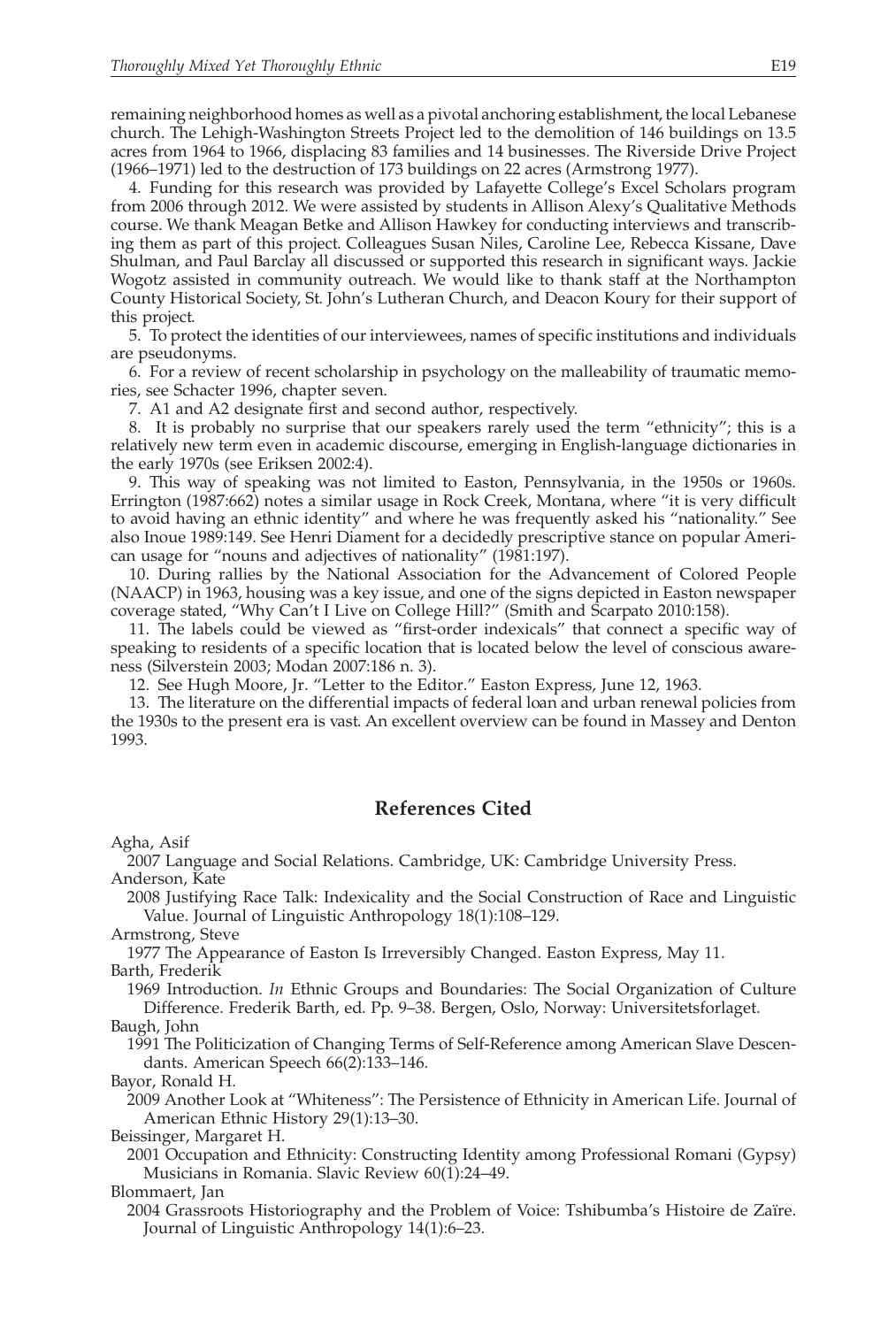Bourgois, Philippe 1989 If You're Not Black You're White: A History of Ethnic Relations in St. Louis. City & Society 3(2):106–131. Brodkin, Karen 1998 How Jews Became White Folks and What That Says about Race in America. New Brunswick, NJ: Rutgers University Press. Brown, Roger, and James Kulik 1977 Flashbulb Memories. Cognition 5(1):73–99. Bucholtz, Mary, and Kira Hall 2004 Language and Identity. *In* A Companion to Linguistic Anthropology. Alessandro Duranti, ed. Pp. 369–394. Malden, MA: Blackwell Publishing. City of Easton 1961 Annual Report of the City of Easton 1960. Easton, PA. Conway, Brian 2010 New Directions in the Sociology of Collective Memory and Commemoration. Sociology Compass 4(7):442–453. De Fina, Anna 2000 Orientation in Immigrant Narratives: The Role of Ethnicity in the Identification of Characters. Discourse Studies 2(2):131–157. Diament, Henri 1981 Ethnonyms in American Usage: The Story of a Partial Breakdown in Communication. Names 29:197–218. Dick, Hilary Parsons, and Kristina Wirtz 2011 Racializing Discourses. Journal of Linguistic Anthropology 21(S1):E2–E10. Eriksen, Thomas H. 2002 Ethnicity and Nationalism. Sterling: Pluto Press. Errington, Frederick 1987 Reflexivity Deflected: The Festival of Nations as an American Cultural Performance. American Ethnologist 14(4):654–667. Fairchild, Halford H. 1985 Black, Negro, or Afro-American?: The Differences are Crucial! Journal of Black Studies 16(1):47–55. Frankenburg, Ruth 1993 White Women, Race Matters: The Social Construction of Whiteness. Minneapolis: University of Minnesota Press. Galaty, John G. 1982 Being "Maasai"; Being "People-of-Cattle": Ethnic Shifters in East Africa. American Ethnologist 9(1):1–20. Gotham, Kevin Fox 2000 Racialization and the State: The Housing Act of 1934 and the Creation of the Federal Housing Administration. Sociological Perspectives 43(2):291–317. Gualtieri, Sarah 2001 Becoming "White": Race, Religion and the Foundations of Syrian/Lebanese Ethnicity in the United States. Journal of American Ethnic History 20(4):29–58. 2004 Strange Fruit? Syrian Immigrants, Extralegal Violence and Racial Formation in the Jim Crow South. Arab Studies Quarterly 26(3):63–85. Guglielmo, Thomas A. 2003 White on Arrival: Italians, Race, Color, and Power in Chicago, 1890–1945. New York: Oxford University Press. 2004 Encountering the Color Line in the Everyday: Italians in Interwar Chicago. Journal of American Ethnic History 23(4):45–77. Hartigan, John Jr. 1999 Racial Situations. Class Predicaments of Whiteness in Detroit. Princeton, NJ: Princeton University Press. 1997 Establishing the Fact of Whiteness. American Anthropologist 99(3):495–505. Hill, Jane H. 1993 Hasta la Vista, Baby: Anglo Spanish in the American Southwest. Critique of Anthropology 13:145–176. 1998 Language, Race, and White Public Space. American Anthropologist 100(3):680–689. 2005 Intertextuality as Source and Evidence for Indirect Indexical Meanings. Journal of Linguistic Anthropology 15(1):113–124.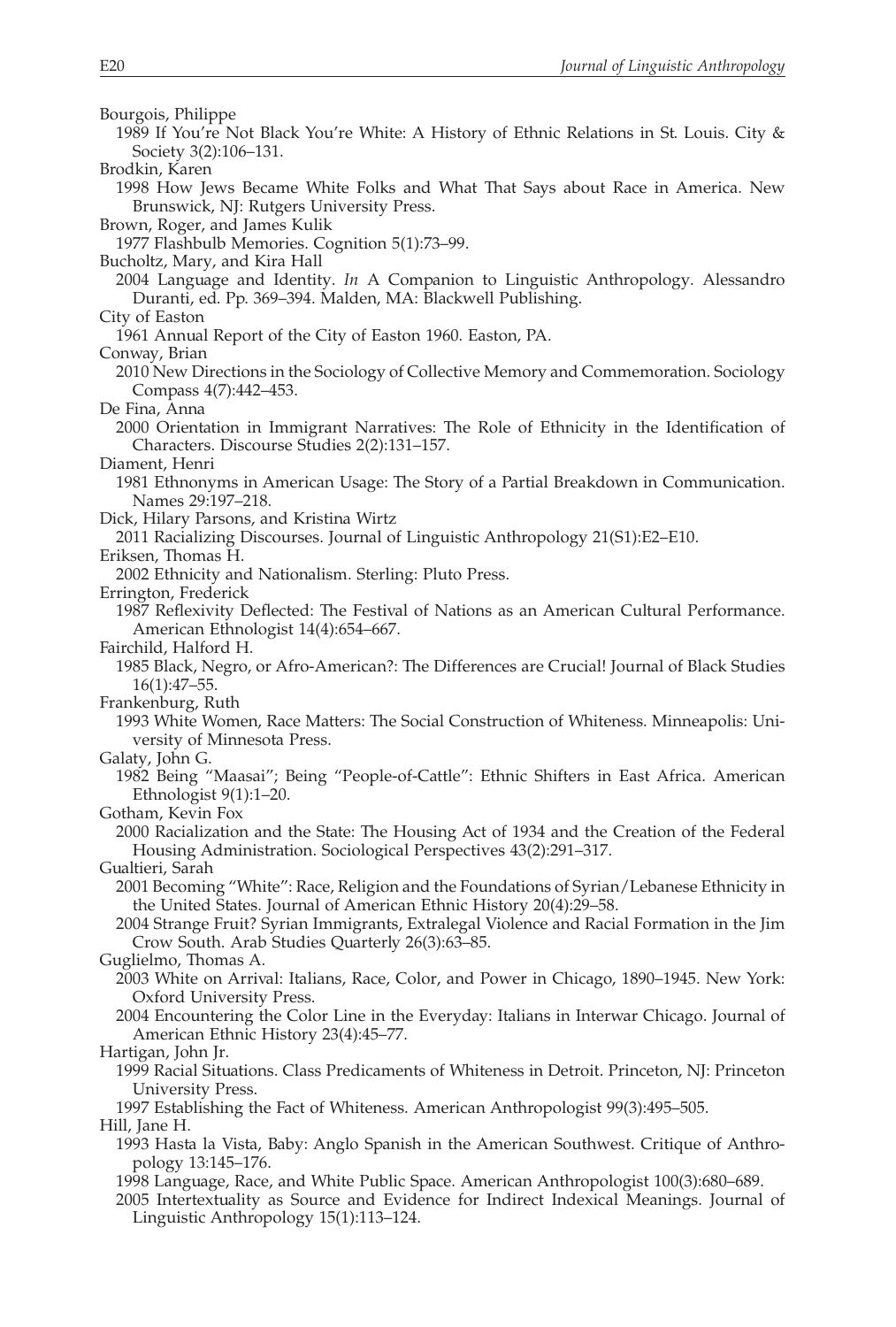2008 The Everyday Language of White Racism. Chichester, UK: Wiley-Blackwell. Hirsch, Arnold R.

- 1983 Making the Second Ghetto: Race and Housing in Chicago, 1940–1960. New York: Cambridge University Press.
- 2004 E. Pluribus Duo?: Thoughts on "Whiteness" and Chicago's "New" Immigration as a Transient Third Tier. Theme issue, "The Study of 'Whiteness,'" Journal of American Ethnic History 23(4):7–44.

Hooglund, Eric J., ed.

1987a Introduction. *In* Crossing the Waters: Arabic-Speaking Immigrants to the United States Before 1940. Pp. 1–14. Washington, DC: Smithsonian Institution Press.

1987b From the Near East to Down East. *In* Crossing the Waters: Arabic-Speaking Immigrants to the United States before 1940. Eric Hooglund, ed. Pp. 85–102. Washington, DC: Smithsonian Institution Press.

#### Ignatiev, Noel

1995 How the Irish Became White. New York: Routledge.

Inoue, Miyako

1989 Japanese-Americans in St. Louis: From Internees to Professionals. City & Society 3(2):142–152.

Jacobson, Matthew F.

1998 Whiteness of a Different Color: European Immigrants and the Alchemy of Race. Cambridge, MA: Harvard University Press.

Joutard, Philippe

1983 Ces Voix Qui Nous Viennent du Passé. Paris: Hachette.

Kazal, Russell A.

2004 Becoming Old Stock: The Paradox of German-American Identity. Princeton, NJ: Princeton University Press.

Larson, Pier M.

1996 Desperately Seeking "the Merina" (Central Madagascar): Reading Ethnonyms and Their Semantic Fields in African Identity Histories. Journal of Southern African Studies 22(4):541–560.

Labov, William

1972 Language in the Inner City; Studies in the Black English Vernacular. Philadelphia: University of Pennsylvania Press.

Massey, Douglas S., and Nancy A. Denton

1993 American Apartheid: Segregation and the Making of the Underclass. Cambridge, MA: Harvard University Press.

Minorities Report

1965 Minorities Group: A Research Report. Typescript Report, Easton Community Renewal Program. Report No.8, August 1965. Planning and Redevelopment Archives, Easton, PA.

Modan, Gabriella Gahlia

2001 White, Whole Wheat, Rye: Jews and Ethnic Categorization in Washington, D.C. Journal of Linguistic Anthropology 11(1):116–130.

2007 Turf Wars: Discourse, Diversity, and the Politics of Place. Malden, MA: Blackwell Publishing.

Morris Knowles, Inc.

N.d. Findings: Lehigh-Washington St. Substandard Survey. Planning and Redevelopment Archives, Easton, PA.

1962 Easton Report on Review and Updating of Land Use Plan. Planning and Redevelopment Archives, Easton, PA.

Myrdal, Gunnar

1962[1944] An American Dilemma: The Negro Problem and Modern Democracy. New York: Harper & Row.

Naff, Alixa

1993 Becoming American: The Early Arab Immigrant Experience. Carbondale: Southern Illinois University Press.

Ochs, Elinor

1990 Indexicality and Socialization. *In* Cultural Psychology. J.W. Stigler, R.A. Shweder, and G. Herdt, eds. Pp. 287–308. Cambridge, UK: Cambridge University Press.

1992 Indexing Gender. *In* Rethinking Context. Alessandro Duranti and Charles Goodwin, eds. Cambridge, UK: Cambridge University Press.